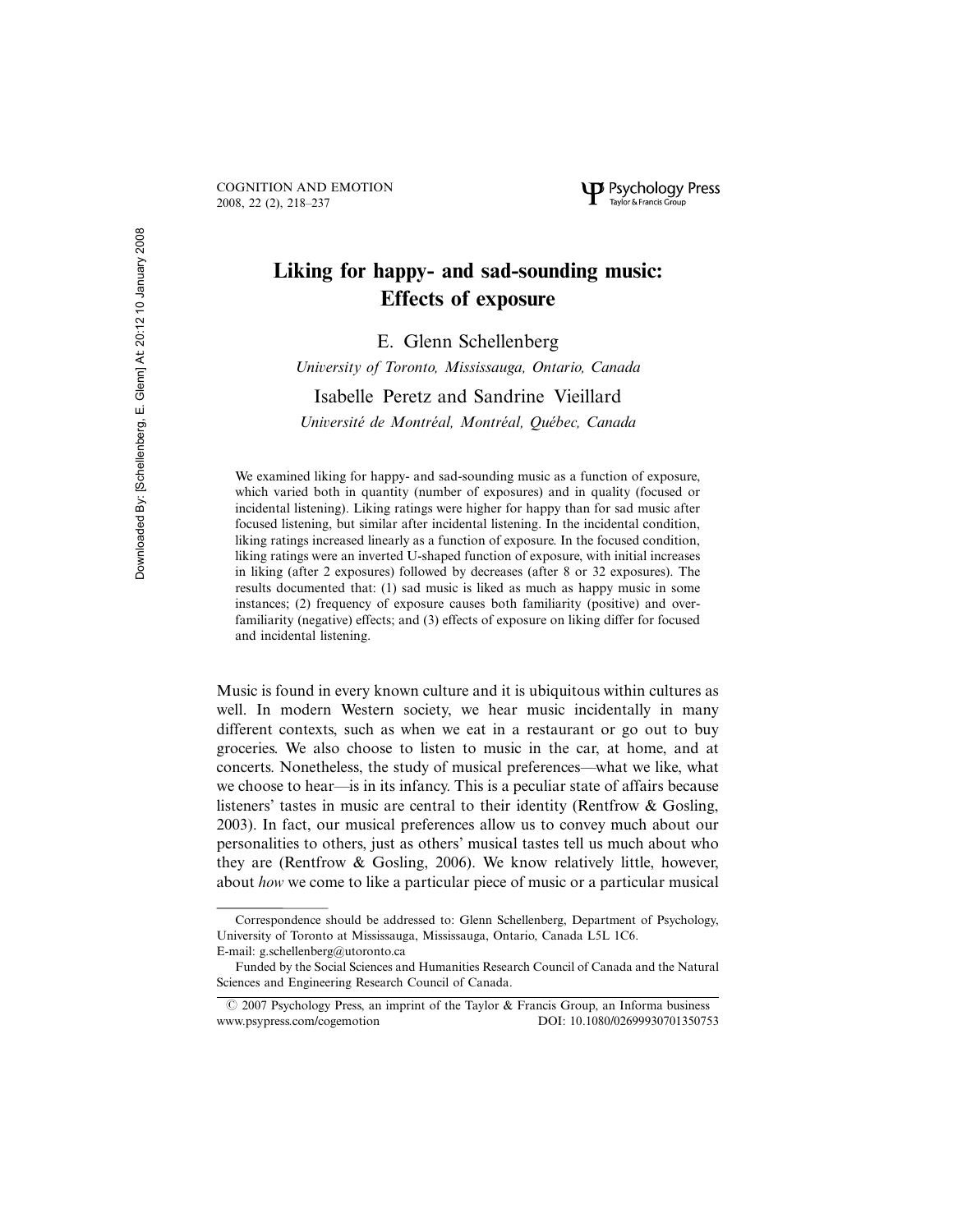style (e.g., classical, heavy metal, reggae). In the present study, we examined liking for music among a large sample of undergraduates. We were particularly interested in the effect of exposure on liking for music with pre-existing emotional status (i.e., happy- or sad-sounding).

Music is often said to be the language of the emotions (e.g., Mithen, 2005). Two emotions that music portrays relatively easily are happiness and sadness (Gabrielsson & Juslin, 1996; Krumhansl, 1997). The perception of happiness and sadness in music is influenced by many variables that function in a rich and interactive manner (e.g., Gabrielsson  $\&$  Lindström, 2001; Schellenberg, Krysciak, & Campbell, 2000). Nonetheless, in Western music, pieces that are perceived to sound happy typically have a fast tempo and are composed in a major mode. By contrast, sad-sounding music is usually slow and minor. Tempo refers to the speed of a musical piece (measured in beats per minute), whereas *mode* refers to the underlying key upon which a piece is based (major or minor). Western music has 12 major and 12 minor keys (A major, A minor, A# major, A# minor, B major, B minor, and so on). Researchers established several years ago that listeners readily use cues from tempo (Gundlach, 1935; Hevner, 1937; Rigg, 1937, 1940) and from mode (Hevner, 1935; Rigg, 1937, 1939; Scherer & Oshinksy, 1977) to identify whether a musical piece sounds happy or sad. Recent evidence is consistent with these earlier findings (Dalla Bella, Peretz, Rousseau, & Gosselin, 2001; Gagnon & Peretz, 2003; Gerardi & Gerken, 1995; Gregory, Worrall, & Sarge, 1996; Hunter, Schellenberg, & Schimmack, in press; Peretz, Gagnon, & Bouchard, 1998a; Webster & Weir, 2005).

As one might expect, listeners typically prefer happy- to sad-sounding music. For example, after listening to classical music, enjoyment ratings are higher for an up-tempo piece written in a major key compared to a slowtempo piece in a minor key (Thompson, Schellenberg, & Husain, 2001). When listeners hear different versions of the same piece that vary in tempo (fast or slow) and mode (major or minor), liking ratings are highest for the fast-major version (Husain, Thompson,  $\&$  Schellenberg, 2002). Preferences for happy-sounding pieces (i.e., fast tempo and major key) extend to music from a wide variety of genres (e.g., jazz, alternative, rock; Hunter et al., in press), and to listeners with brain damage (Gosselin et al., 2005).

Why, then, do we often choose to listen to sad-sounding music? Clearly, many sad-sounding pieces are also beautiful works of art from an aesthetic standpoint (Schubert, 1996). As such, appreciating sad music might be similar to watching a film about a sad subject matter, or looking at a visual work of art that portrays a negative image. In the present investigation, we sought to further our understanding of the appeal of sad-sounding music by testing whether the usual preference for happy-sounding music might be altered systematically by previous experience.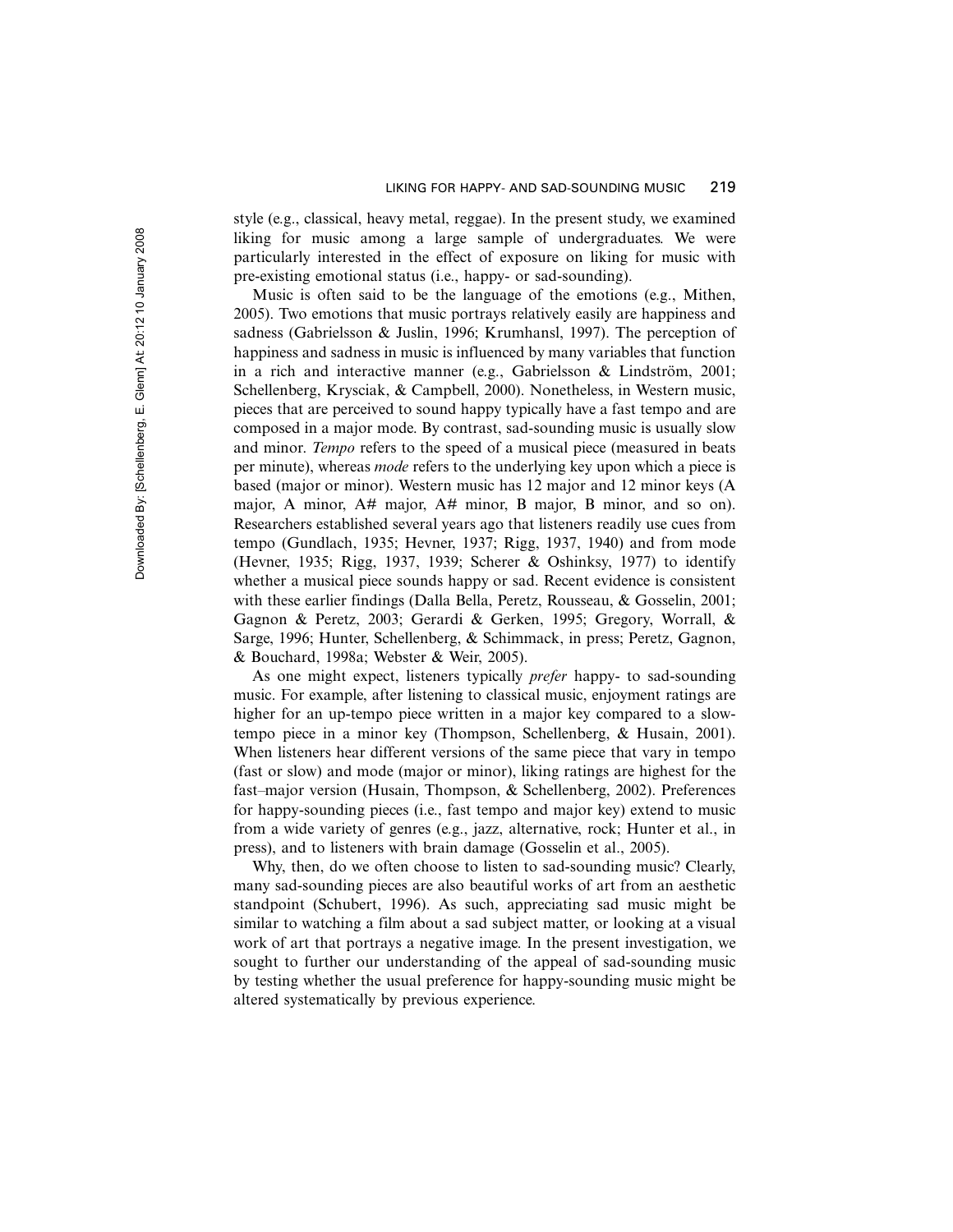Music preferences are also influenced by familiarity. Liking for unfamiliar pieces typically increases as a function of exposure (e.g., Heingartner & Hall, 1974; Meyer, 1903; Peretz, Gaudreau, & Bonnel, 1998b; Verveer, Barry, & Bousfield, 1933), as does liking for visual art (e.g., Cutting, 2003). More provocatively, *mere exposure* (Zajonc, 1980)—even when listeners have no explicit memory for previously encountered stimuli—also increases liking for music and music-like stimuli (Johnson, Kim, & Risse, 1985; Szpunar, Schellenberg, & Pliner, 2004; Thompson, Balkwill, & Vernescu, 2000; Wilson, 1979). Phenomenological experience tells us, however, that increases in liking as a function of exposure cannot be the whole story. Listeners often satiate, or come to dislike, music they have heard repeatedly.

Szpunar et al. (2004) documented satiation effects for music in the laboratory. When their participants were required to listen attentively to musical excerpts (in the *focused* listening condition), initial increases in liking that followed a moderate number of exposures (i.e., 2 or 8 exposures) turned into decreases after 32 exposures. Interestingly, this inverted U-shaped function was evident only after an ecologically valid listening experience\* one that involved identifying the lead instrument in excerpts from recordings of classical music. When listeners were asked to count the number of tones in sequences of random, isochronous piano tones (i.e., non-musical stimuli and orienting task), liking did not vary as a function of previous exposure. Moreover, when the stimuli were presented quietly in the background (in the incidental listening condition), liking ratings increased monotonically as a function of exposure, as did recognition, and there was no evidence of satiation even after 32 exposures.

How do researchers account for effects of exposure on liking? One account (Zajonc, 2001) is based on classical conditioning but its current formulation is on subliminally presented visual stimuli (e.g., Monahan, Murphy, & Zajonc, 2000) and therefore of limited relevance to everyday musical experiences. Another account, the perceptual fluency/attributional model (Bornstein, 1989, 1992; Bornstein & D'Agostino, 1994), holds that (1) previously encountered stimuli are processed fluently (i.e., rapidly and efficiently; Jacoby, 1983), and (2) when participants are asked to judge how much they like a particular stimulus, perceptual fluency is misattributed as a favourable disposition toward the stimulus. Because this view is based on misinterpreting ease-of-processing as liking, such effects are less likely as explicit memory for the stimulus increases and perceivers realise that their perceptual fluency is a consequence of familiarity. A related view (Reber, Schwarz, & Winkielman, 2004; Reber, Winkielman, & Schwarz, 1998; Winkielman, Schwarz, Fazendeiro, & Reber, 2003) holds that ''processing fluency is itself hedonically marked'' (Reber et al., 2004, p. 365). In other words, processing fluency that arises from previous exposure leads directly to positive affective responding without any misattribution. As with the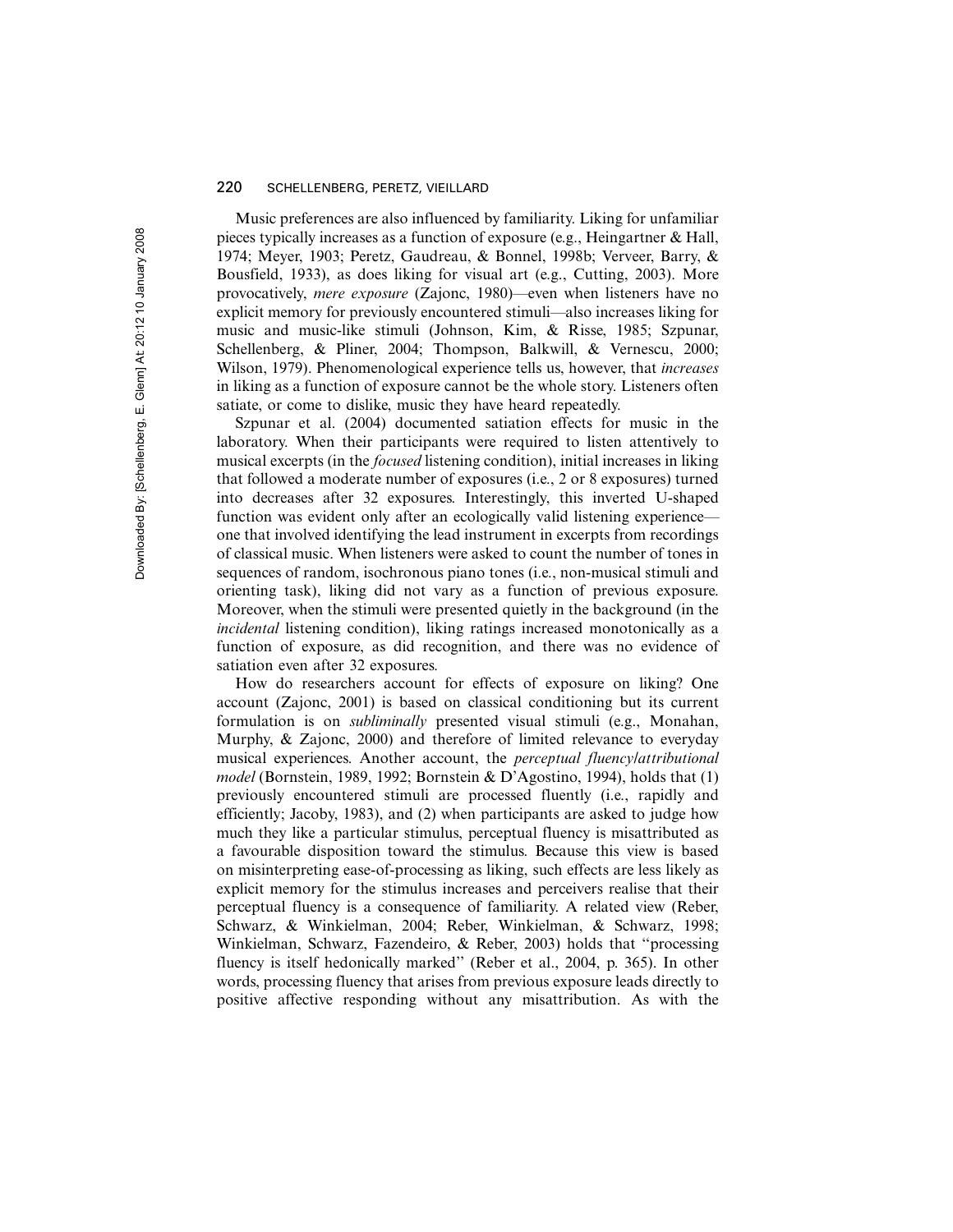traditional fluency view, however, positive aesthetic evaluations are said to be less likely when perceivers are aware that their fluency can be attributed to previous exposure (see Van den Burgh & Vrana, 1998). In short, both fluency perspectives account for mere-exposure effects but they cannot account for increases in liking that are accompanied by increases in explicit memory (Peretz et al., 1998b; Szpunar et al., 2004). Listeners often remember and like familiar pieces of music.

An alternative view is provided by the two-factor model (Berlyne, 1970, 1971, 1974; Stang, 1974), which focuses explicitly on exposure and liking rather than recognition. Berlyne's model is actually ''a heuristically useful, but loosely organised, set of ideas about psychological principles hypothetically involved in aesthetics and art'' rather than a formal theory (Konecni, 1996, p. 131). He considered liking to be a function of the ''arousal potential'' of a stimulus, which should be neither too great nor too small. Liking increases initially with exposure as the arousal potential of a stimulus decreases and the perceiver realises that a novel, potentially threatening stimulus is benign (in line with Zajonc, 2001, and his account of subliminal stimuli). These increases in liking work in combination with a second factor based on over-familiarity or boredom (and further decreases in arousal potential), which accounts for decreases in liking that accompany prolonged exposure. In other words, the two-factor model posits that liking will often be an inverted U-shaped function of exposure, with initial increases followed by decreases. The peak in liking and the onset of satiation vary depending on stimulus complexity (more complex = more arousal potential; Orr  $\&$ Ohlsson, 2001) and attention. The peak occurs after relatively few exposures for simple stimuli and/or focused attending, but much later (if at all) with more complex stimuli and incidental exposure. Expertise also plays a role, with experts such as professional artists or musicians more likely to attend to multiple stimulus dimensions (Orr & Ohlsson, 2005). Accordingly, the arousal potential of a complex stimulus is likely to decrease as the expertise of the perceiver increases.

Processing fluency provides a good account of response patterns to music-like stimuli that are impoverished and aesthetically neutral (e.g., random tone sequences). Focused exposure leads to accurate recognition but not to increases in liking, whereas incidental exposure leads to increases in liking in the absence of explicit memory (Szpunar et al., 2004, Experiment 1). In fact, there is abundant empirical evidence of liking in the absence of explicit memory for impoverished and neutral stimuli presented in either visual or auditory modalities (Barchas & Perlaki, 1986; Bonanno & Stillings, 1986; Bornstein, Leone, & Galley, 1987; Kunst-Wilson & Zajonc, 1980; Mandler, Nakamura, & Van Zandt, 1987; Murphy, Monahan, & Zajonc, 1995; Seamon, Brody, & Kauff, 1983; Seamon, Marsh, & Brody, 1984; Seamon et al., 1995; Thompson et al., 2000).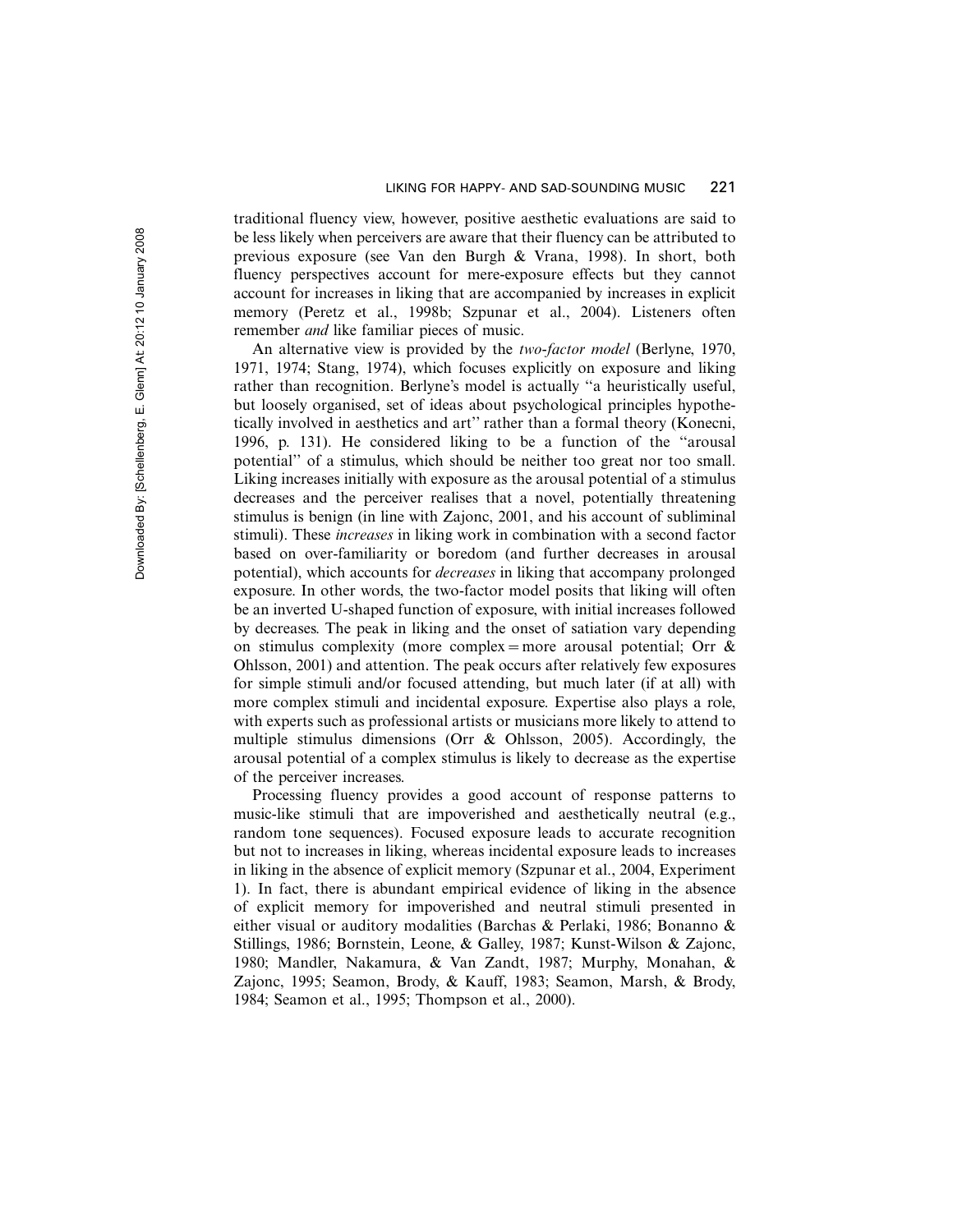When the stimuli are rich and aesthetically pleasing, however, the twofactor model appears to provide a better account of response patterns. With only a few focused exposures to real music, increases in liking are accompanied by increases in recognition (Peretz et al., 1998b). Additional focused listening leads to increases in recognition, but liking ratings follow an inverted U-shaped function, with positive effects of familiarity superseded by boredom as the number of exposures increases (Szpunar et al., 2004, Experiment 2). By contrast, for music heard in the background (i.e., incidental listening), multiple exposures lead to liking ratings that increase in tandem with recognition (Szpunar et al., 2004, Experiment 2), presumably because the exposure process (i.e., decreasing arousal potential) is slower when the perceiver's attention is diverted. To date, evidence of an interaction between quantity (frequency of exposure) and quality (focused or incidental) of the listening experience on liking for real music comes primarily from a single report (Szpunar et al., 2004; but see also Tan, Spackman, & Peaslee, 2006). Although the findings with impoverished and neutral stimuli are interesting theoretically, response patterns to real music are more relevant to the formation of music preferences in everyday life.

In the present investigation, we examined liking as a function of exposure for excerpts of music taken from the classical repertoire. Listeners heard happy- and sad-sounding excerpts with varying exposure frequencies. The exposure phase involved focused or incidental listening. If ecological validity and aesthetic merit are crucial stimulus parameters, then response patterns should be similar for the happy- and sad-sounding pieces because all of the stimuli were real pieces of complex music that have stood the test of time. Accordingly, for focused listeners, we predicted monotonic increases in recognition as a function of exposure to happy- and sad-sounding music, but a curvilinear pattern for liking ratings (increases followed by decreases). For incidental listeners, we expected to find increases in liking as a function of exposure, and that such increases would be accompanied by increases in recognition.

We also expected that listeners would, in general, provide higher liking ratings for happy- over sad-sounding music, as they have in previous research. Nonetheless, because the incidental listeners were required to complete a demanding and relatively lengthy (approximately 25 minutes) distractor task during the exposure phase, the usual bias favouring happysounding music might be exaggerated or attenuated for this group of participants. On the one hand, after a boring task, these listeners might exhibit an even greater preference for arousing (happy) music. On the other hand, sad music might increase in appeal because it would be congruent with the listeners' negative mood. Moreover, if listeners were to become fatigued or agitated, slow-tempo, sad-sounding music, which is known to lower arousal levels (Balch & Lewis, 1996; Husain et al., 2002; Krumhansl, 1997;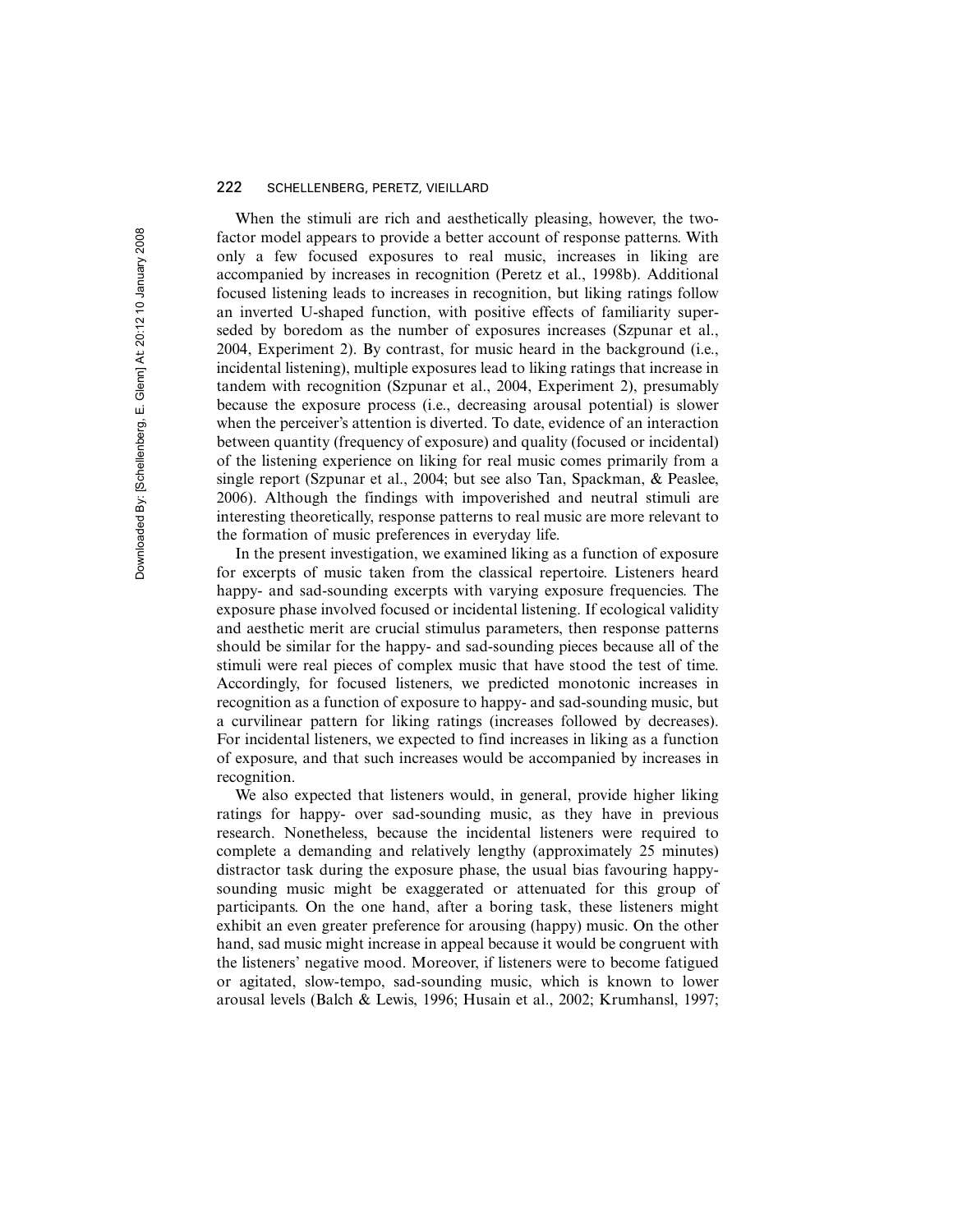Thompson et al., 2001), might increase in appeal relative to arousing and happy-sounding music. Accordingly, the typical preference for happysounding music would be attenuated or eliminated. In any event, we predicted that response patterns for happy- and sad-sounding music would be similar as a function of quantity of exposure (number of exposures), but different as a function of *quality* of exposure (focused or incidental listening).

# METHOD

#### **Participants**

Listeners were 108 undergraduates recruited from two large Canadian universities (Toronto and Montréal). Recruitment in Montréal was limited to fluent English-French bilinguals (French is the language of instruction) so that the method was identical across campuses. Assignment to the focused and incidental conditions was counterbalanced across campuses. Listeners received partial course credit or token remuneration for participating. On average, the students had 1.9 years of private music lessons, but the distribution was positively skewed  $(SD = 3.2$  years, range  $= 0$  -12). The median and mode were 0 years of lessons, and more than three-quarters (76%) had a maximum of 2 years.

# Stimuli

The stimuli were 18 of the 32 musical excerpts from the corpus formed by Peretz et al. (1998a; see also Dalla Bella et al., 2001; Gosselin et al., 2006; Peretz, Blood, Penhune, & Zatorre, 2001). Peretz et al. selected excerpts from pieces from the Baroque, Classical, Romantic, and Impressionist periods, based on the criterion that 16 sounded unequivocally happy and 16 sounded unequivocally sad. The happy-sounding excerpts had a relatively fast tempo and were composed in major mode, whereas the sad-sounding excerpts were relatively slow and in minor mode. Some of the pieces were originally written for orchestra or for instruments other than piano, but all of them were transcribed for piano with MIDI (Musical Instrument Digital Interface) software, using the exact pitch and duration values from the original scores and identical amplitude for each tone. Consequently, although the excerpts were more complex and aesthetically pleasing than the neutral and impoverished stimuli that researchers typically use, the piano ''performances'' sounded slightly mechanical. Nonetheless, in previous studies, adult nonmusicians judged the emotional valence of the excerpts in line with the selection criterion. Specifically, on a 10-point bipolar scale  $(1 = sad, 10 =$ happy), the happy and sad pieces received average ratings of 8.7 and 3.6 (Peretz et al., 1998a), and of 7.7 and 3.3 (Dalla Bella et al., 2001),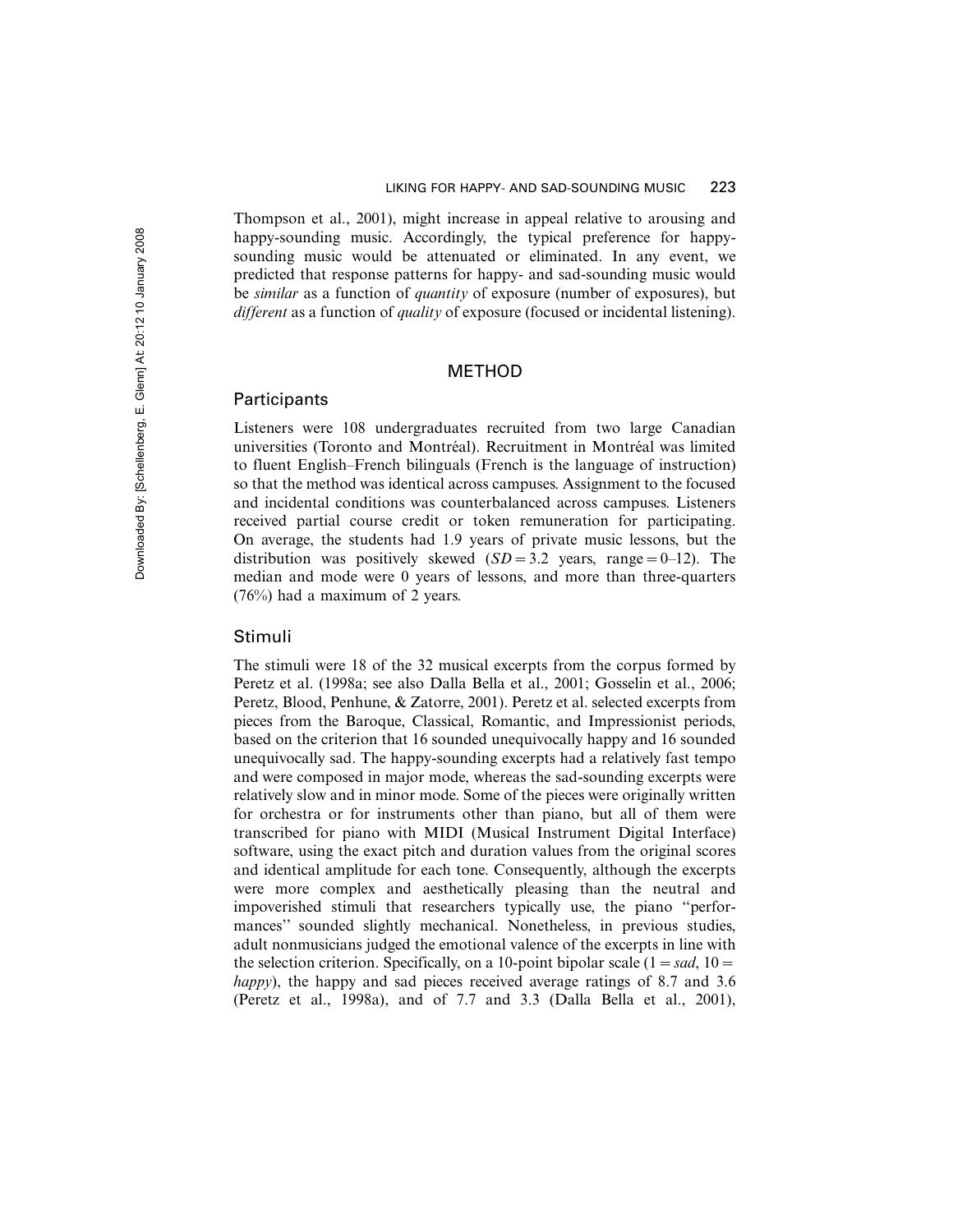respectively. Even children as young as 5 years of age successfully classified the excerpts appropriately as happy or sad (Dalla Bella et al., 2001).

From the original set of 32, we chose 9 happy-sounding and 9 sadsounding excerpts that were the least likely to be familiar to college students (see Appendix). None of the present participants reported being familiar with any of our chosen excerpts, and even the first author (with 10 years of formal music lessons) was unfamiliar with all of them. Because each excerpt was selected to make sense musically (i.e., comprising a complete phrase or musical idea), they varied in duration from 7.4 to 23.8 s ( $M = 14.5$ ,  $SD =$ 5.1). The happy and sad excerpts were matched in terms of number of beats per excerpt (happy:  $M = 19.9$ ,  $SD = 7.0$ , sad:  $M = 19.8$ ,  $SD = 4.7$ ), but the sad excerpts ( $M = 17.4$  s,  $SD = 3.9$  s) were longer than the happy excerpts  $(M=11.7 \text{ s}, SD=4.6 \text{ s})$  because of their slower tempo.

As in Szpunar et al. (2004), the stimulus for the distractor task in the incidental condition was excerpted from the beginning of a narrated story written by Stephen King (1996). King is best known as a writer of horror novels. This particular excerpt was somewhat disjointed and eerie in tone, but the distractor task (see below) prevented detailed processing of its semantic content. All stimuli were saved as CD-quality digital sound files.

#### Apparatus

Listeners wore high-quality stereophonic headphones while sitting in front of a Macintosh computer in a quiet room. Customised software created with RealBasic was used to present the stimuli and to collect responses.

# Procedure

Listeners were tested individually. Following Szpunar et al. (2004), there was an initial exposure (listening) phase followed by second and third phases that required liking and memory ratings, respectively. In the exposure phase, 3 happy and 3 sad pieces were selected randomly for each listener. The pieces were then assigned randomly to one of three exposure frequencies, so that there were 32 presentations of one happy- and of one sad-sounding piece, 8 presentations of another happy and another sad piece, and 2 presentations of the two remaining pieces (one happy, one sad). The 84 stimulus presentations were presented in random order, constrained so that the same piece was never presented twice in a row.

Half of the listeners were assigned to the focused condition, the other half to the incidental condition. To ensure that listeners in the focused condition listened attentively to each presentation, they were required to identify whether each piece sounded happy or sad. As with the instrumentidentification task used by Szpunar et al. (2004) and the familiarity judgements used by Peretz et al. (1998b), the emotion-identification task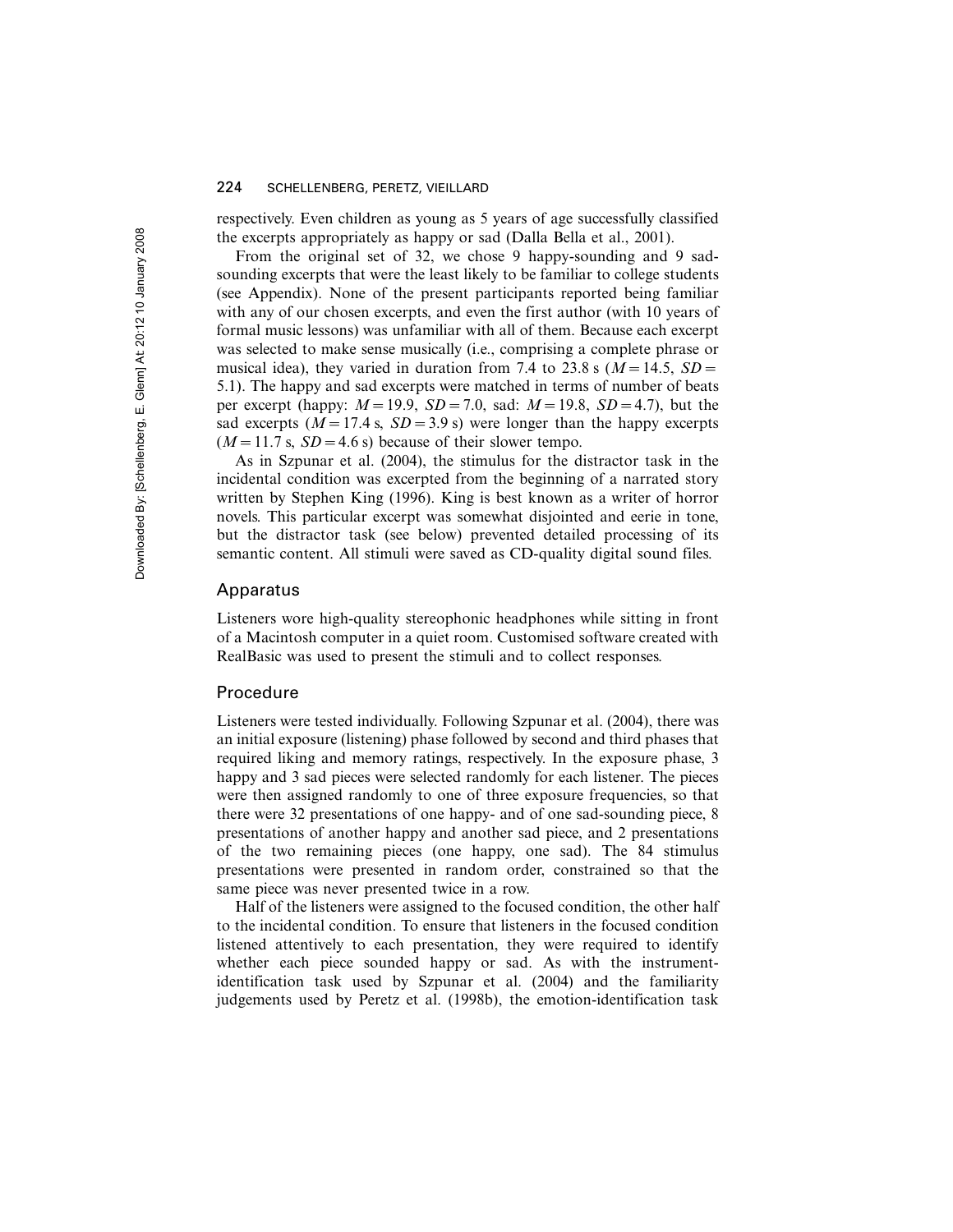was considered to be musically relevant and to encourage holistic processing of the stimuli (unlike counting tones). Because the listening phase included many repeated pieces, we informed listeners that we were also interested in their perception of the pieces' durations, their ability to respond immediately after each piece ended, and whether response latencies might decrease with repeated exposures.

The goal of the incidental condition was to create a listening experience in which music was overheard in the background but the listener's attention was diverted elsewhere. To that end, we used an extremely effortful dichoticlistening task. Participants were required to track a narrated story in their right ear, pressing one key on the keyboard every time they heard the word the, and another key every time they heard the word and. They were also asked to count the total number of times they heard the word but. The musical pieces were presented in their left ear, with consecutive pieces separated by 1 s of silence. The music was audible but presented at greatly reduced amplitude compared to the story (story sound file normalised to 100% of maximum amplitude, music normalised to 2%), which was presented at the same amplitude (a comfortable volume) as the musical pieces in the focused condition, and as the pieces in the subsequent (liking and memory) phases.

The liking phase had 12 pieces presented in random order, including the 6 pieces from the exposure phase as well as an additional 6 pieces (3 happy, 3 sad) selected randomly from the 12 that were not presented earlier. Listeners rated how much they liked each piece by clicking the mouse on a 7-point scale (1 = *not at all*,  $7 =$  *extremely*). The memory phase included all 18 pieces presented in random order. Listeners used an identical 7-point scale to rate how confident they were that each piece was presented in the initial exposure phase.

# Data analysis

Each listener had 8 liking ratings and 10 recognition ratings. The 8 liking ratings included one for each of the 6 pieces (3 happy, 3 sad) heard during the exposure phase, as well as two baseline ratings averaged separately for the 3 happy and 3 sad pieces that were introduced in the liking phase (no prior exposure). The 10 recognition ratings included one for each of the 6 pieces heard during the exposure phase, two additional ratings that were averaged separately for the 3 happy and 3 sad pieces that were introduced in the liking phase (1 previous exposure but not in the exposure phase), and two baseline ratings averaged separately for the 3 happy and 3 sad pieces that were introduced in the recognition phase (no prior exposure). The main analyses were three-way, mixed-design analyses of variance (ANOVAs), with Frequency of Exposure (four levels for liking ratings, five levels for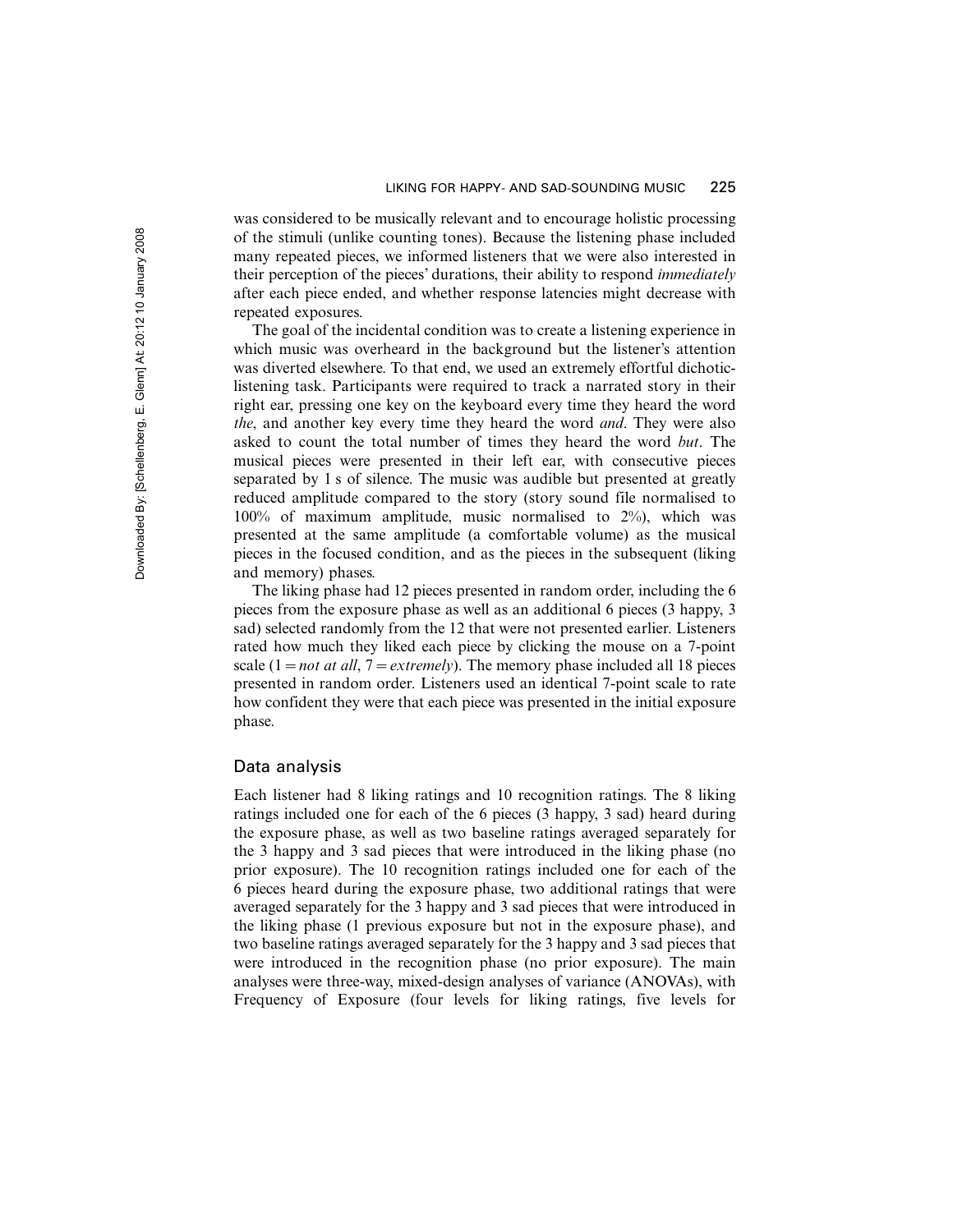recognition ratings) and Emotion (happy or sad) as within-subjects variables, and Listening Condition (focused or incidental) as a betweensubjects variable. The Huyhn-Feldt correction was used for possible violations of the sphericity assumption. All tests were two-tailed with  $alpha = .05$ . Exact *p*-values are reported, accurate to three decimal places.

# RESULTS

# Liking ratings

The ANOVA revealed a main effect of emotion,  $F(1, 106) = 10.22$ ,  $p = .002$ . In general, happy-sounding pieces were liked more than sad-sounding pieces, but this effect was qualified by a two-way interaction between emotion and listening condition,  $F(1, 106) = 4.30$ ,  $p = .041$ . As illustrated in Figure 1, happy pieces were rated higher than sad pieces after focused listening,  $F(1, 1)$  $(53) = 11.80$ ,  $p = .001$ , but not after incidental listening,  $F < 1$ . Alternative follow-up analyses confirmed that liking for sad-sounding pieces was higher after incidental compared to focused listening,  $F(1, 106) = 4.61$ ,  $p = .034$ , whereas liking for happy-sounding pieces did not vary as a function of listening condition,  $F<1$ . Thus, the incidental-listening experience led to an increase in the appeal of the sad-sounding music, which eliminated the typical preference for happy- over sad-sounding music. Moreover, the lack of a three-way interaction,  $F<1$ , indicated that the observed two-way interaction was independent of number of exposures and therefore indistinguishable between novel and familiar excerpts.



Figure 1. Liking ratings as a function of listening condition and the emotional status of the musical excerpts. Error bars are standard errors.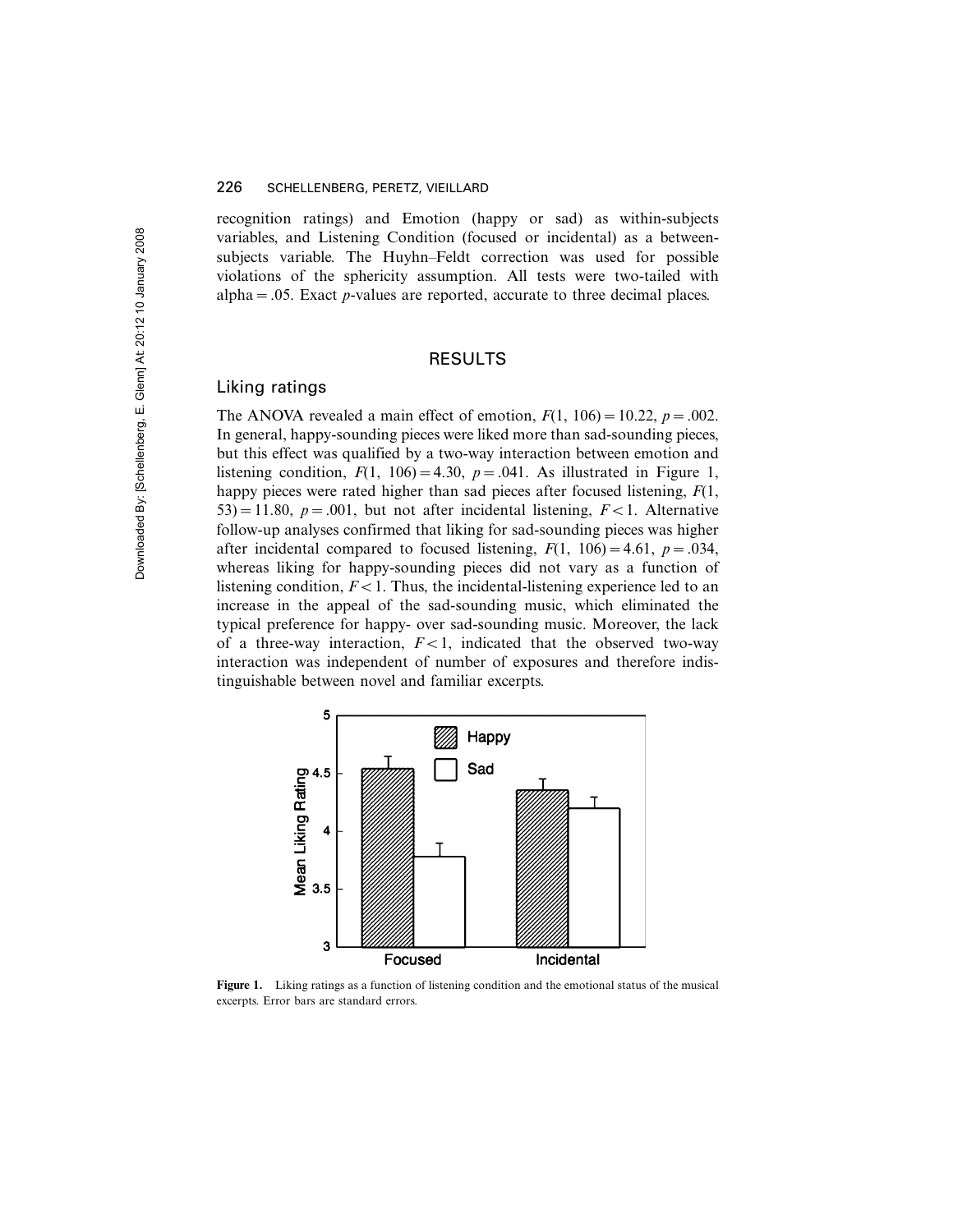The main effect of frequency of exposure was not significant, but number of exposures interacted with listening condition,  $F(3, 318) = 8.67$ ,  $p < .001$ . As shown in Figure 2, ratings from listeners in the focused condition were an inverted U-shaped function of exposure, with initial increases in liking relative to baseline for pieces heard twice,  $t(53) = 2.14$ ,  $p = .037$ , a return to baseline levels for pieces heard 8 times, and ratings that were lower than baseline for pieces heard 32 times,  $t(53) = 3.01$ ,  $p = .004$ . A quadratic trend confirmed that this curvilinear function was statistically reliable,  $F(1, 53) =$ 12.58,  $p < .001$ . Because the peak in liking was off-centre (at 2 exposures), there was also a negative linear trend,  $F(1, 53) = 12.60, p < .001$ .

For listeners in the incidental condition, ratings increased slowly but monotonically as a function of exposure. Accordingly, the linear trend was reliable,  $F(1, 53) = 4.26$ ,  $p = .046$ , but the quadratic trend was not,  $F < 1$ . Only the ratings for pieces heard 32 times were significantly higher than baseline,  $t(53) = 2.34$ ,  $p = .023$ . There was no cubic trend for either group of listeners and there were no other main effects or interactions,  $Fs < 1$ . Whereas differential responding to happy- and sad-sounding excerpts was independent of exposure frequency, differences in liking as a function of exposure were independent of the emotional status of the excerpts.

# Recognition ratings

An ANOVA on recognition ratings revealed significant main effects of listening condition,  $F(1, 106) = 4.91$ ,  $p = .029$ , and exposure frequency,  $F(4, 424) = 309.77$ ,  $p < .001$ . In general, listeners in the focused condition



Figure 2. Liking ratings as a function of listening condition and number of previous exposures. Error bars are standard errors.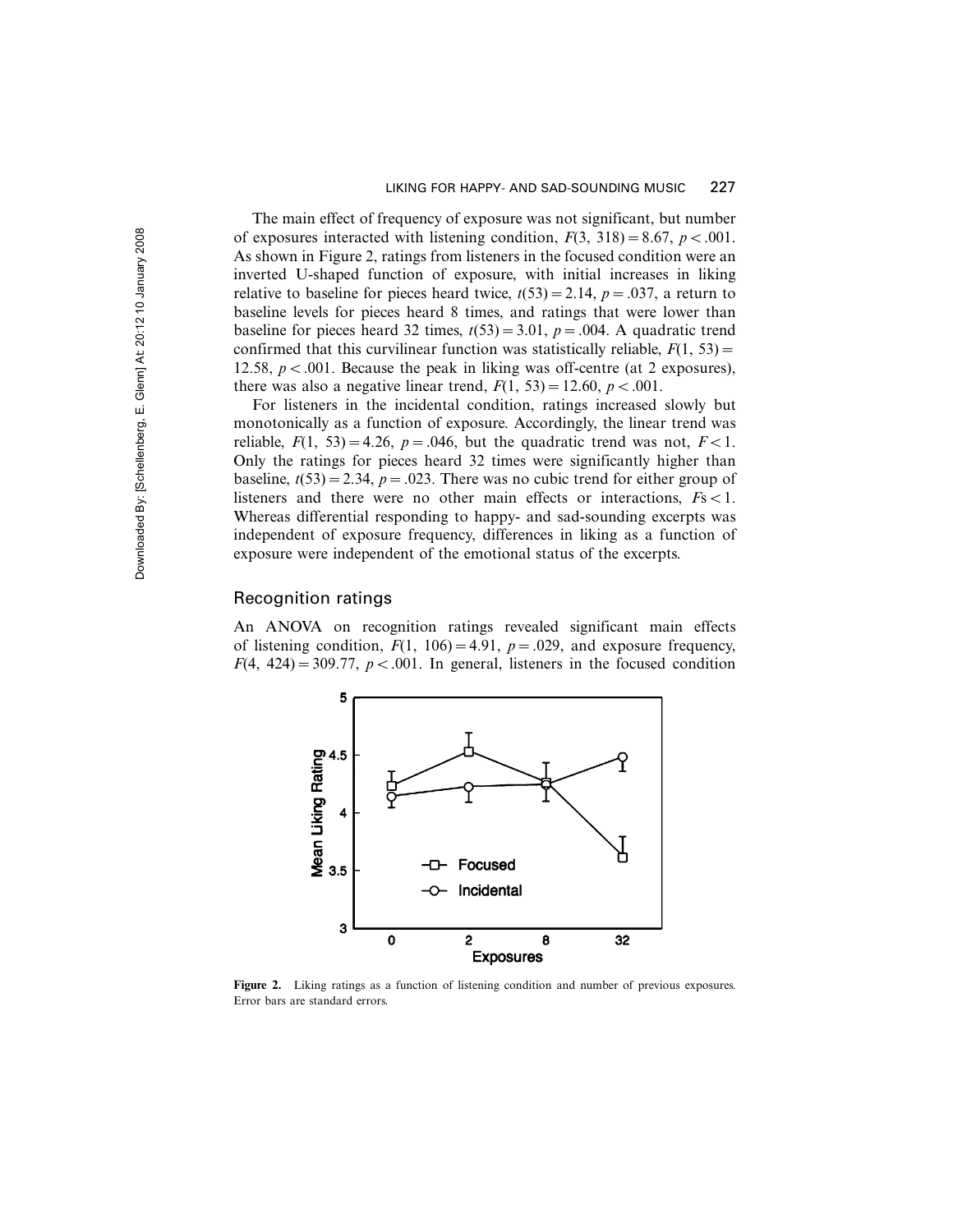provided higher memory ratings than their counterparts in the incidental condition, and recognition ratings increased monotonically as a function of exposure frequency. Both of these main effects were qualified by significant two-way interactions involving listening condition.

An interaction between listening condition and emotion,  $F(1, 106) = 4.42$ ,  $p = 0.038$ , indicated that happy-sounding pieces received lower recognition ratings than sad-sounding pieces among listeners in the incidental condition,  $F(1, 53) = 5.01$ ,  $p = .029$ , but there was no effect of emotion among listeners in the focused condition,  $F<1$  (see Figure 3). As shown in the figure, the interaction stemmed solely from relatively low recognition ratings for happysounding pieces among listeners in the incidental condition. As with the observed interaction for liking ratings, the interaction between listening condition and emotion was independent of the number of exposures (i.e., no three-way interaction,  $F<1$ ).

There was also a significant two-way interaction between listening condition and number of exposures,  $F(4, 424) = 78.89$ ,  $p < .001$ . As one would expect, recognition ratings varied more dramatically in the focused condition,  $F(4, 212) = 451.00, p < .001$ , than in the incidental condition,  $F(4, 212) = .001$  $212$ ) = 43.61, p < 001. As shown in Table 1, listeners in the focused condition were more certain that they had heard pieces that were actually presented in the exposure phase, and more accurate about pieces they had not heard as well. For both groups, recognition ratings were above baseline levels at each exposure frequency, even for those that were introduced in the liking phase (false recognition),  $ps < .001$ . The lack of a three-way interaction (noted above) confirms that differential recognition effects



Figure 3. Recognition ratings as a function of listening condition and the emotional status of the musical excerpts. Error bars are standard errors.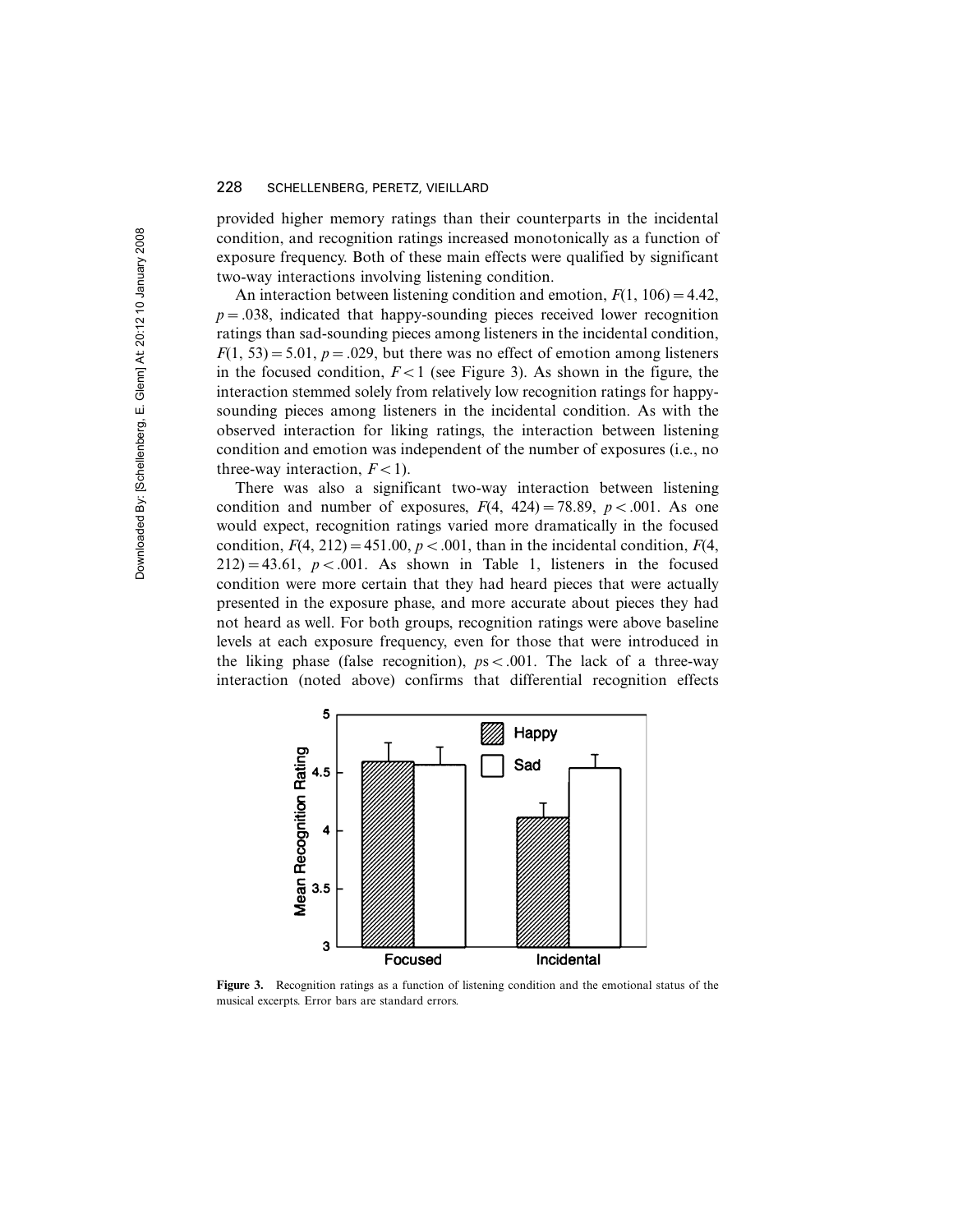| Number of exposures | Condition  |            |         |                 |
|---------------------|------------|------------|---------|-----------------|
|                     | Focused    | Incidental | t(106)  | <i>p</i> -value |
| $\bf{0}$            | 1.42(0.58) | 2.61(1.14) | $-8.71$ | < .001          |
| $1*$                | 2.46(1.19) | 4.38(1.40) | $-9.79$ | $-.001$         |
| 2                   | 5.41(2.05) | 4.61(2.09) | 2.85    | .005            |
| 8                   | 6.69(0.96) | 4.72(2.04) | 8.92    | $-.001$         |
| 32                  | 6.94(0.33) | 5.31(1.81) | 8.85    | $-.001$         |

TABLE 1 Mean recognition ratings (with standard deviations in parentheses) as a function of listening condition and number of presentations in the exposure phase

Notes: \*Previous exposure was in the liking phase. The difference between the focused and incidental listening conditions was significant at each exposure frequency.

due to the quality and quantity of exposure were identical for happy- and sad-sounding pieces.

# **DISCUSSION**

We examined liking for musical excerpts as a function of the emotional status of the music, frequency of exposure, and type of exposure. The musical excerpts were either happy or sad sounding, they were presented from 0 to 32 times, and the listening experience was either focused or incidental. Each of the experimental manipulations influenced responding in different ways. Liking for happy- compared to sad-sounding music was influenced by the quality of the listening experience but not by the number of exposures. By contrast, effects of the number of exposures on liking interacted with the listening experience but not with the emotional status of the musical excerpts.

One of our principal goals was to improve our understanding about why listeners often choose to listen to sad-sounding music. The results replicated previous findings that listeners generally prefer happy- over sad-sounding music (Gosselin et al., 2005; Hunter et al., in press; Husain et al., 2002; Thompson et al., 2001). Nonetheless, we also found that this preference was attenuated greatly (and eliminated statistically) after participants completed a demanding distractor task (see Figure 1). To the best of our knowledge, these response patterns provide the first laboratory demonstration of increases in liking for sad-sounding music relative to happy-sounding music.

In principle, the emotion-identification task for the focused listeners could have influenced their subsequent liking ratings, such that they provided higher ratings for stimuli they had previously identified as happy rather than sad sounding. In other reports with no prior identification task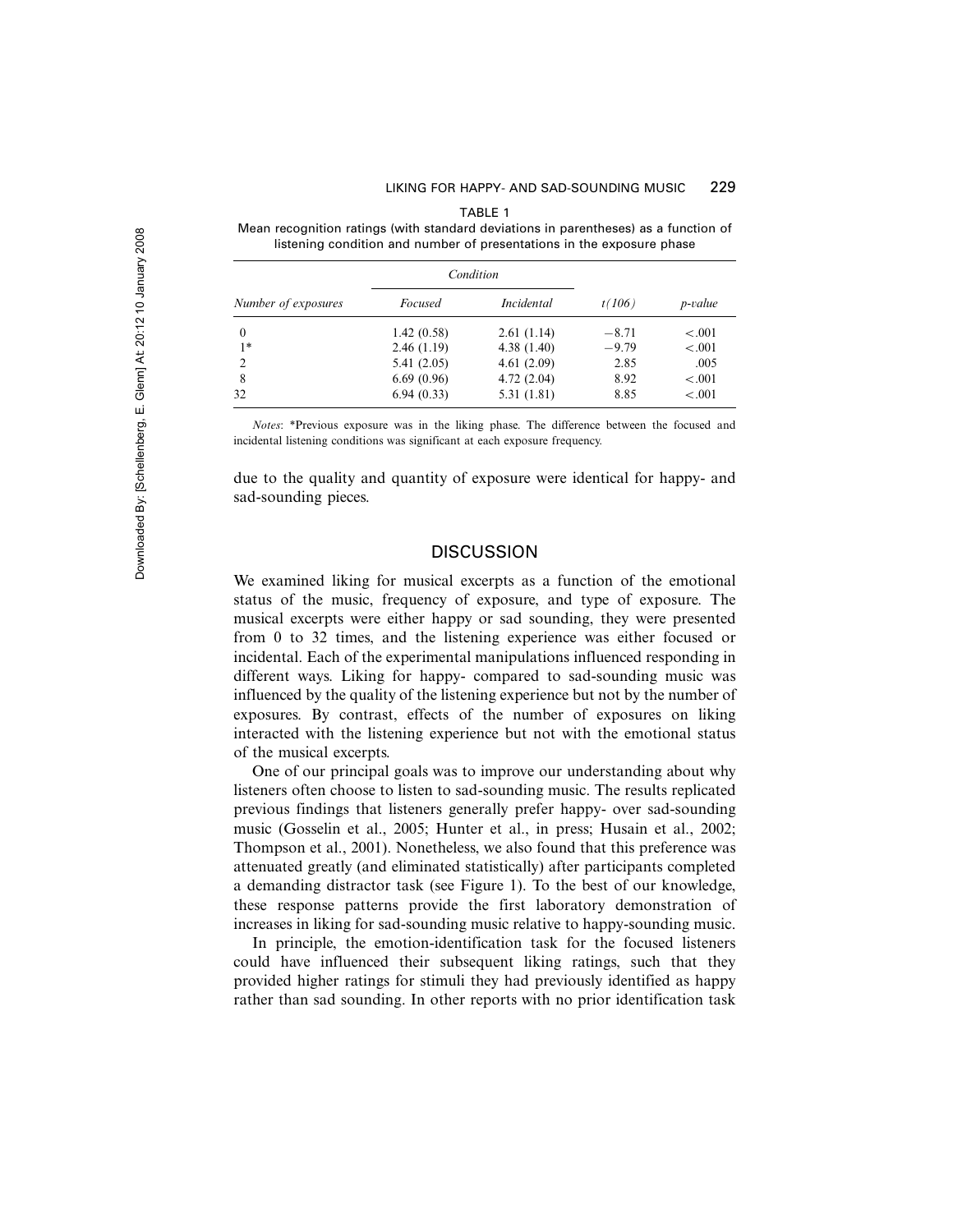(Gosselin et al., 2005; Hunter et al., in press; Husain et al., 2002; Thompson et al., 2001), however, listeners preferred happy- over sad-sounding music, and we have no reason to believe that the present listeners would differ in this regard. Indeed, the observed interaction between listening condition and emotional status stemmed from relatively high levels of liking for sadsounding music among the incidental listeners (see Figure 1). This finding is consistent with two alternative hypotheses that could be tested in future research. One involves mood congruency and the proposal that listeners in a negative mood demonstrate enhanced liking for music with negative (sad) affect. The other suggests that the appeal of sad music is linked with its calming effects, most likely its association with reductions in arousal levels. As noted, two distinguishing characteristics of sad-sounding music are its slow tempo and minor mode. There is evidence that tempo influences arousal levels (i.e., high or low levels of energy) but not mood (i.e., positive or negative valence), whereas mode influences mood but not arousal (Husain et al., 2002). Although tempo and mode co-varied perfectly in the present study, future research could seek to determine whether liking for sadsounding music is better predicted by slow tempo and its association with reductions in arousal, or by minor mode and its association with negative mood.

The recognition ratings provide additional insight into differences and similarities in responding to happy- and sad-sounding musical excerpts. For listeners in the incidental condition, increases in liking for sad-sounding excerpts were accompanied by *decreases* in recognition for *happy*-sounding excerpts. Nonetheless, for both liking and recognition ratings, differential responding based on the emotional status of the excerpts was independent of exposure frequency. Indeed, the recognition and liking effects for incidental listeners may not be linked causally. Rather, the recognition effects could be a consequence of the fact that the happy-sounding excerpts had a faster tempo than the sad excerpts and therefore more events per unit of time, such that they were extremely difficult to process while listeners completed the demanding distractor task. For example, responding to one of three target words (the, and, or but) in the attended ear (right ear: narrated story) would have led to a relatively large gap of processing in the unattended ear (left ear: music). As a result, the happy-sounding excerpts may have been largely undifferentiated by listeners. In other words, a third factor (i.e., the demanding distractor task in the incidental condition) may have given rise to relatively low recognition ratings for the happy-sounding excerpts (due to poor processing) and to relatively high liking ratings for the sad excerpts (due to fatigue or negative affect).

Our second major goal was to examine liking for real music as a function of the number of previous exposures and whether the listening experience was focused or incidental. The emotional status of the excerpts proved to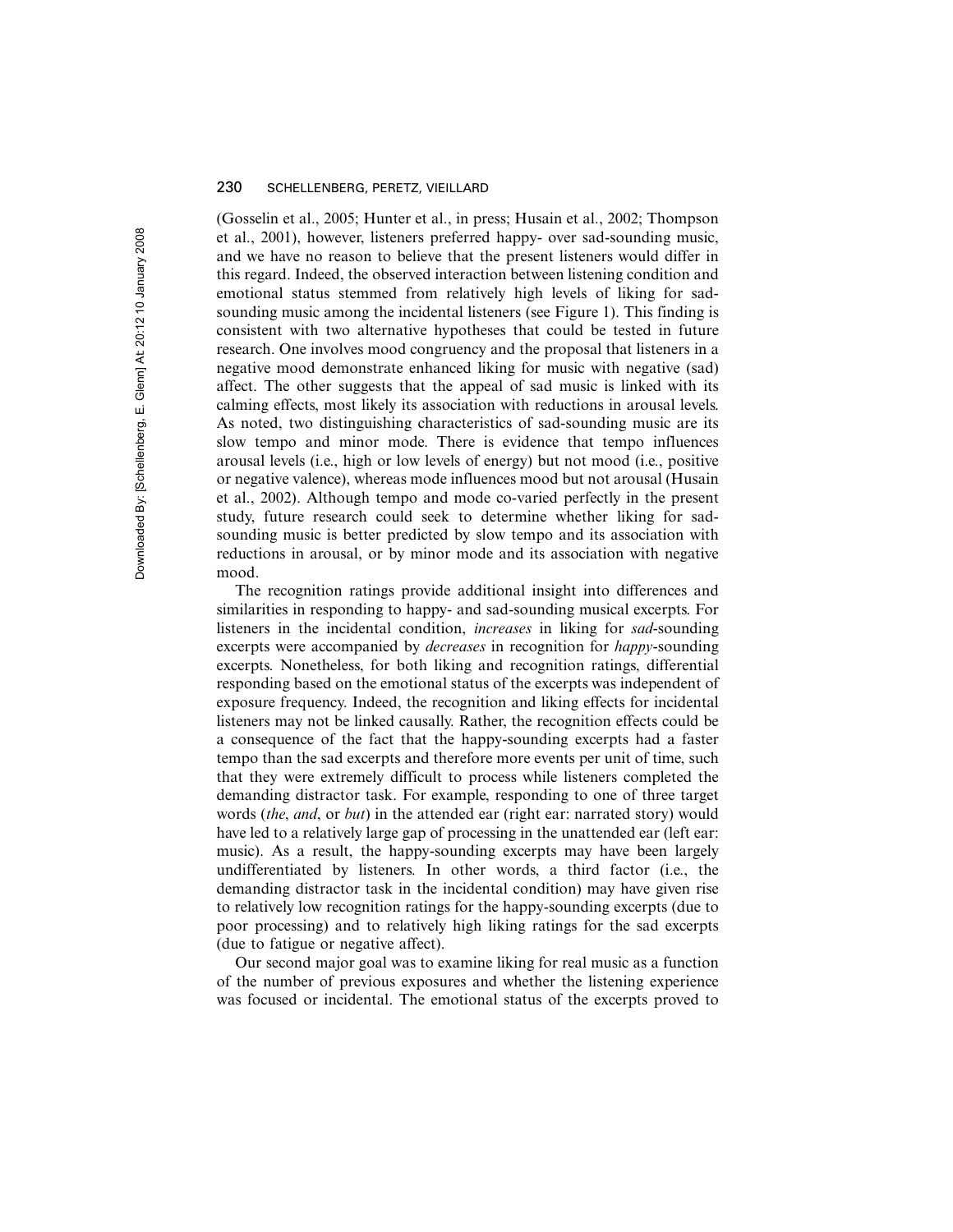have no effect in this regard. For listeners in the incidental condition, liking increased monotonically as a function of exposure. For listeners in the focused condition, liking ratings increased after 2 exposures relative to baseline, but decreased back to baseline after 8 exposures. Further decreases in liking after 32 exposures led to liking ratings that were actually lower than baseline. Typically, in studies that include multiple exposures to stimuli, the peak in the liking-exposure function occurs at around 9 exposures (Bornstein, 1989). Indeed, in previous research with identical exposure frequencies to those used in the present study (Szpunar et al., 2004), liking for 15 s excerpts of classical music (selected without regard to emotional status) among the focused listeners increased from baseline to 8 exposures, but decreased back to baseline levels after 32 exposures.

How can we explain the difference in response patterns between the two studies? One possibility is that the difference was a consequence of the orienting task in the focused-listening conditions—choosing one of two emotions expressed by the music in the present study, compared to identifying the lead instrument from a set of six different instruments in the study by Szpunar et al. (2004). Another possibility is that the pre-existing emotional status of the present musical excerpts accelerated the liking function, possibly because the familiarity of the emotional cues reduced the arousal potential of the otherwise novel stimuli. Yet another possibility is that the relatively rapid onset of satiation stemmed from the familiar musical cues that characterise happy- and sad-sounding music *and* the simple task of identifying the particular emotion. From this perspective, the ease with which the musical excerpts could be matched with their corresponding emotion accelerated effects of familiarity as well as over-familiarity. It is also possible that Szpunar et al.'s excerpts from commercial recordings were more complex and interesting than our MIDI-generated excerpts, with more arousal potential, and, consequently, a decelerated inverted U-shaped liking function.

An important contribution of the present findings is their relevance to theories of exposure and liking. The perceptual fluency/attributional model (Bornstein, 1989, 1992; Bornstein & D'Agostino, 1994) does not account for the robust satiation effects we observed for listeners in the focused condition. By contrast, the hedonically marked account (Reber et al., 1998, 2004; Winkielman et al., 2003) allows for satiation and marked reductions in aesthetic pleasure when the source of the fluency (i.e., repeated presentations in this case) is obvious. Nonetheless, both fluency perspectives posit that increases in recognition will be accompanied by decreases in liking (see also Van den Burgh & Vrana, 1998), yet we observed increases in liking in the focused condition (from 0 to 2 exposures) and in the incidental condition (monotonically from 0 to 32 exposures) that were accompanied by increases in recognition. When our two groups of listeners are considered jointly (see Table 1 and Figure 2), liking ratings increased in tandem with recognition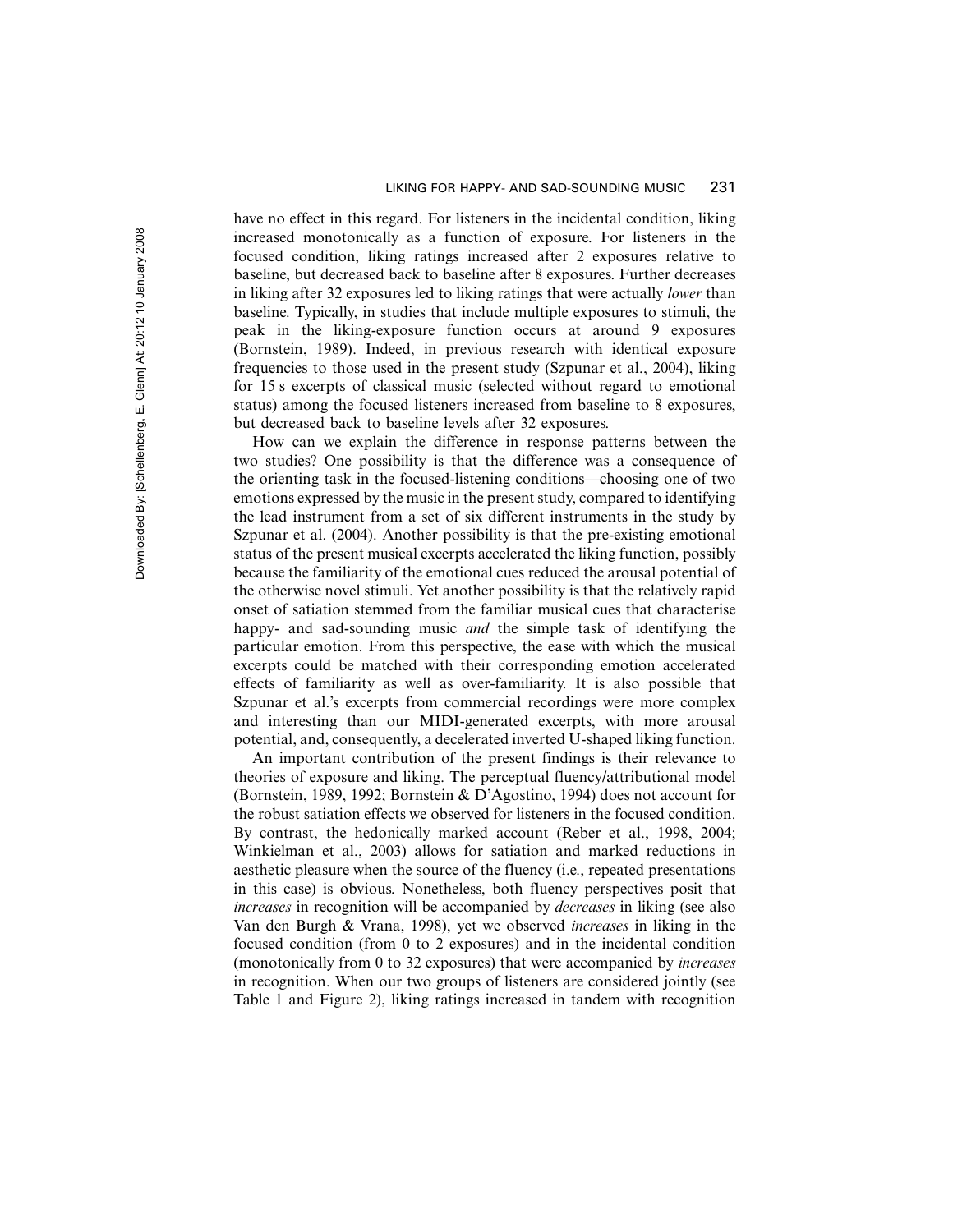ratings until recognition reached a mean of approximately 5.5 on a 7-point scale, after which liking decreased. Up to a point, then, increases in liking for music were accompanied by marked increases in recognition memory.

The two-factor model (Berlyne, 1970, 1971, 1974; Stang, 1974) provides a good account of our listeners' liking ratings. From this perspective, the arousal potential of novel musical excerpts for the focused listeners would have decreased with the first two exposures, making them more appealing. With additional exposures and further reductions in arousal potential, listeners presumably became bored with the excerpts and rated them increasingly unfavourably. For incidental listeners, their diverted attention and the reduced amplitude of the music would have slowed down reductions in arousal potential, such that the excerpts became more likeable with increased exposure, and arousal potential was never reduced to the point at which boredom would begin. Despite the two-factor model's success at explaining the current set of liking ratings, it is underdeveloped with respect to associations between liking and memory. As such, it does not speak to larger issues of associations between cognition and emotion.

Alternative accounts of processing fluency (e.g., Kelley & Rhodes, 2002; Whittlesea & Williams, 1998, 2000) are similarly limited by focusing solely on familiarity and recognition rather than on liking and affective responding. For example, Whittlesea and Williams' ''discrepancy-attribution hypothesis'' suggests that recognition or a feeling of familiarity arises from a discrepancy between *expected* and *experienced* fluency. A stimulus is recognised or perceived to be familiar when it is processed more fluently than the perceiver expects. If we extend this hypothesis to include associations between fluency and affective responding, it can be used to explain the response patterns we observed. For listeners in the incidental condition, elevated liking and recognition ratings may have arisen as a consequence of unexpected fluency, which increased with additional exposures. For focused listeners, better-than-expected processing fluency could explain increases in liking and recognition for excerpts that were heard twice in the exposure phase. Presumably, for excerpts that were heard many (8 or 32) times and subsequently very well recognised, there would be little or no discrepancy between expected and experienced fluency, and liking decreased accordingly.

In much of past research, the stimuli have been neutral with respect to aesthetic appeal and emotional status. In many instances, liking for neutral stimuli increased as a function of a small number of previous exposures yet perceivers could not consciously recognise the previously exposed stimuli (Barchas & Perlaki, 1986; Bonanno & Stillings, 1986; Bornstein et al., 1987; Kunst-Wilson & Zajonc, 1980; Mandler et al., 1987; Murphy et al., 1995; Seamon et al., 1983, 1984, 1995; Thompson et al., 2000). Processing fluency provides an elegant account of these response patterns and of the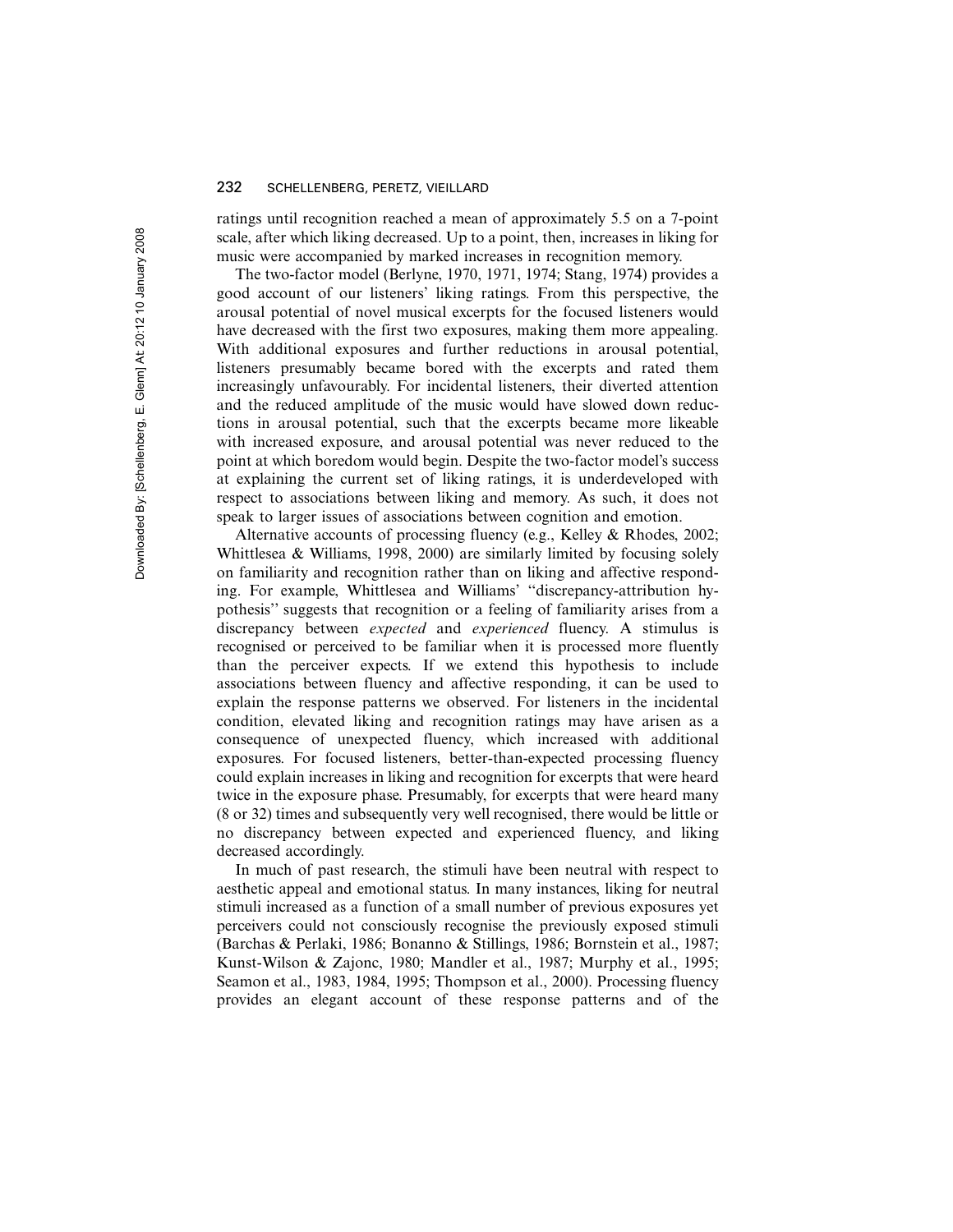#### LIKING FOR HAPPY- AND SAD-SOUNDING MUSIC 233

independence between implicit memory (as evidenced by increases in liking) and explicit memory. Although findings with highly controlled and impoverished stimuli are important to models of cognition and emotion, the question of liking for complex, aesthetically pleasing, and ecologically valid stimuli is at least as relevant to everyday experience in general, and to the formation of musical preferences in particular. Our results indicate that liking and recognition of real music often co-vary, positively at times and negatively at others. The two-factor model provides a good account of liking response patterns but it says nothing about the complex interplay between memory and liking. By contrast, fluency accounts either ignore affective responding or they predict relatively simplistic negative associations between liking and memory. When our findings are considered jointly with past results from studies with neutral stimuli, they highlight the need for researchers to develop a model that can account for neutral as well as for aesthetically pleasing stimuli, for a few as well as many exposures, for attentive as well as inattentive exposure, and for liking as well as memory.

In sum, the present report is important for shedding light on the appeal of aesthetically-pleasing stimuli with negative valence, for replicating the response patterns reported by Szpunar et al. (2004), for extending those results to pieces of music with pre-existing emotional status, and for improving our knowledge of the formation of music preferences, which are central to daily life in general and to issues of identity and personality in particular (Rentfrow & Gosling, 2003, 2006). Our participants' experience of listening to music in a laboratory setting may appear to belie our claims of ecological validity, yet much of everyday exposure to music is involuntary, such as when we hear music in a shopping mall, on an airplane, or during a television commercial. The broader issue of exposure effects on aesthetic preferences is undoubtedly complex and influenced by nuances in context. Indeed, many questions about exposure and emotional responding to music and art remain to be answered by future research. These include: (1) how responses are influenced by musical expertise and listeners' pre-existing preferences for one genre over another; (2) whether the observed response patterns extend to different, more unusual types of music (e.g., atonal music, music from a foreign culture) or to other art forms with (e.g., video and film) or without (e.g., painting and sculpture) temporal organisation; (3) how lyrics and vocal qualities affect liking for music; and (4) how effects of exposure are influenced by social and cultural determinants such as gender, ethnicity, and education.

> Manuscript received 16 June 2006 Revised manuscript received 2 March 2007 Manuscript accepted 19 March 2007 First published online 28 August 2007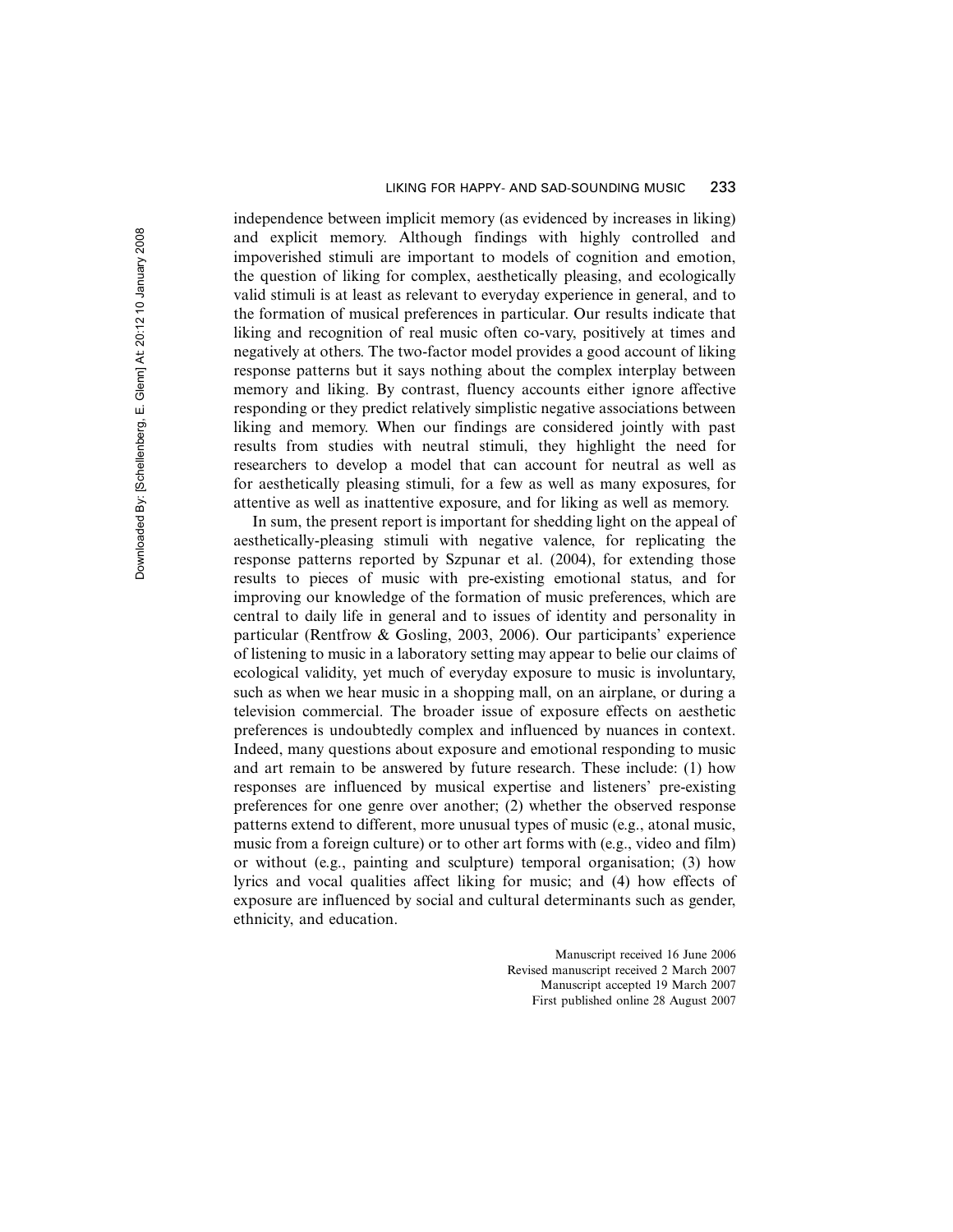#### REFERENCES

- Balch, W. R., & Lewis, B. S. (1996). Music-dependent memory: The roles of tempo change and mood mediation. Journal of Experimental Psychology: Learning, Memory, and Cognition, 22, 1354-1363.
- Barchas, P. R., & Perlaki, K. M. (1986). Processing of preconsciously acquired information measured by hemispheric asymmetry and selection accuracy. Behavioral Neuroscience, 100, 343-349.
- Berlyne, D. E. (1970). Novelty, complexity, and hedonic value. Perception and Psychophysics, 8, 279-286
- Berlyne, D. E. (1971). Aesthetics and psychobiology. New York: Appleton-Century-Crofts.
- Berlyne, D. E. (1974). The new experimental aesthetics. In D. E. Berlyne (Ed.), Studies in the new experimental aesthetics (pp.  $1-25$ ). Washington, DC: Hemisphere.
- Bonanno, G. A., & Stillings, N. A. (1986). Preference, familiarity, and recognition after repeated brief exposures to random geometric shapes. American Journal of Psychology, 99, 403-415.
- Bornstein, R. F. (1989). Exposure and affect: Overview and meta-analysis of research, 1968– 1987. Psychological Bulletin, 106, 265-289.
- Bornstein, R. F. (1992). Inhibitory effects of awareness on affective responding. In M. S. Clark (Ed.), Emotion: Review of personality and social psychology (No. 13, pp. 235-255). Thousand Oaks, CA: Sage.
- Bornstein, R. F., & D'Agostino, P. R. (1994). The attribution and discounting of perceptual fluency: Preliminary tests of a perceptual fluency/attributional model of the mere exposure effect. Social Cognition, 12, 103-128.
- Bornstein, R. F., Leone, D. R., & Galley, D. J. (1987). The generalizability of subliminal mere exposure effects: Influence of stimuli perceived without awareness on social behavior. Journal of Personality and Social Psychology, 53, 1070-1079.
- Cutting, J. E. (2003). Gustave Caillebotte, French Impressionism, and mere exposure. Psychonomic Bulletin & Review, 10, 319-343.
- Dalla Bella, S., Peretz, I., Rousseau, L., & Gosselin, N. (2001). A developmental study of the affective value of tempo and mode in music. Cognition, 80, B1-B10.
- Gabrielsson, A., & Juslin, P. N. (1996). Emotional expression in music performance: Between the performer's intention and the listener's experience. *Psychology of Music*,  $24$ ,  $68-91$ .
- Gabrielsson, A., & Lindström, E. (2001). The influence of musical structure on emotional expression. In P. N. Juslin & J. A. Sloboda (Eds.), Music and emotion: Theory and research (pp. 223-248). New York: Oxford University Press.
- Gagnon, L., & Peretz, I. (2003). Mode and tempo relative contributions to "happy-sad" judgments in equitone melodies. Cognition and Emotion, 17, 25-40.
- Gerardi, G. M., & Gerken, L. (1995). The development of affective response to modality and melodic contour. Music Perception, 12, 279-290.
- Gosselin, N., Peretz, I., Noulhiane, M., Hasboun, D., Beckett, C., Baulac, M., et al. (2005). Impaired recognition of scary music following unilateral temporal lobe excision. Brain, 128, 628-640
- Gosselin, N., Samson, S., Adolphs, R., Noulhiane, M., Roy, M., Hasboun, D., et al. (2006). Emotional responses to unpleasant music correlates with damage to the parahippocampal cortex. Brain, 129, 2585-2592.
- Gregory, A., Worrall, L., & Sarge, A. (1996). The development of emotional responses to music in young children. Motivation and Emotion, 20, 341-349.
- Gundlach, R. H. (1935). Factors determining the characterization of musical phrases. American Journal of Psychology, 47, 624–643.
- Heingartner, A., & Hall, J. V. (1974). Affective consequences in adults and children of repeated exposure to auditory stimuli. Journal of Personality and Social Psychology, 29, 719-723.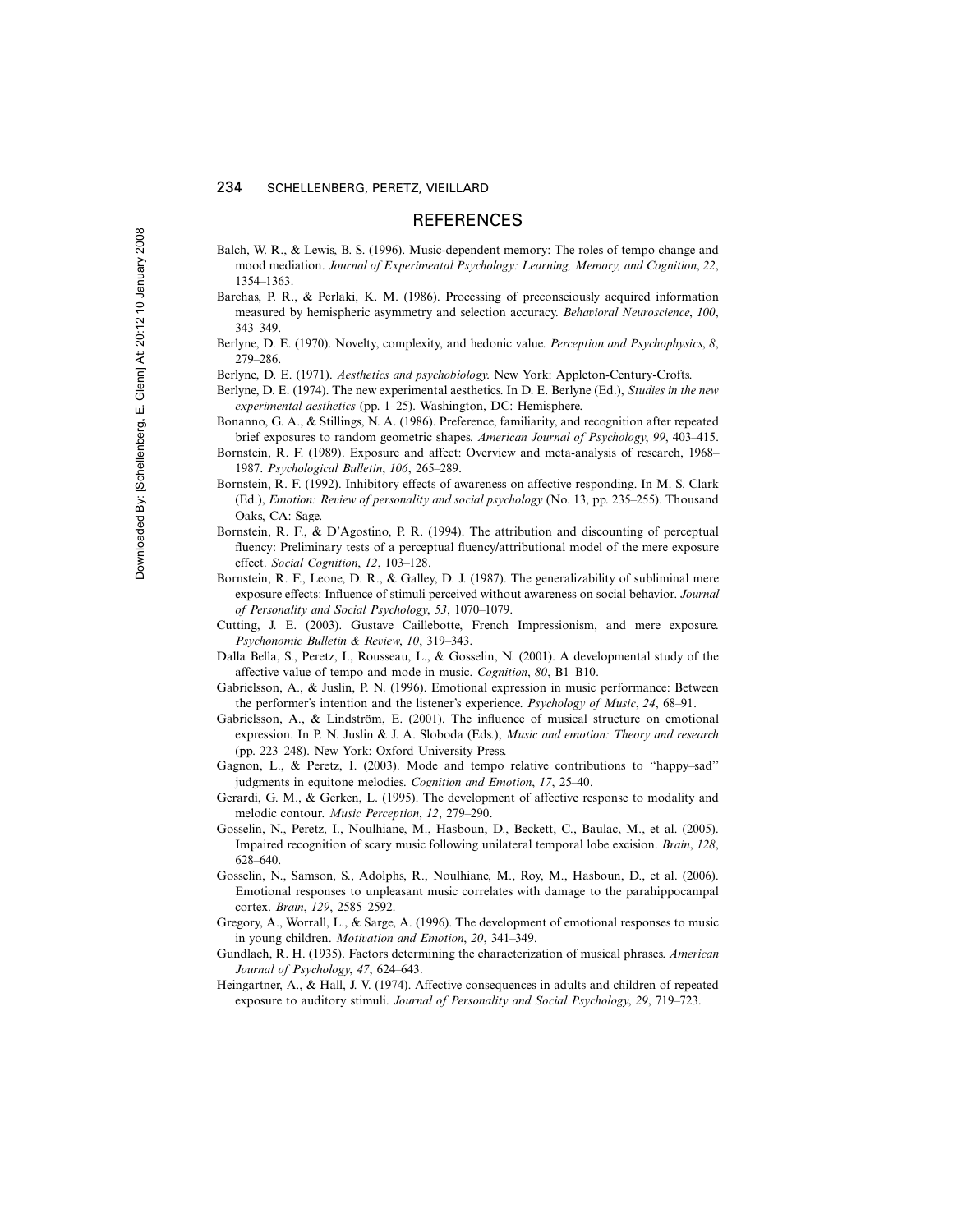- Hevner, K. (1935). The affective character of the major and minor modes in music. American Journal of Psychology, 47, 103-118.
- Hevner, K. (1937). The affective value of pitch and tempo in music. American Journal of  $Psychology, 49, 621–630.$
- Hunter, P. G., Schellenberg, E. G., & Schimmack, U. (in press). Mixed moods: Affective responding to music with conflicting cues. Cognition and Emotion.
- Husain, G., Thompson, W. F., & Schellenberg, E. G. (2002). Effects of musical tempo and mode on arousal, mood, and spatial abilities. *Music Perception*, 20, 151-171.

- Johnson, M., Kim, J., & Risse, G. (1985). Do alcoholic Korsakoff's syndrome patients acquire affective reactions? Journal of Experimental Psychology: Learning, Memory, and Cognition,  $11, 22 - 36$
- Kelley, C. M., & Rhodes, M. G. (2002). Making sense and nonsense of experience: Attributions in memory and judgment. Psychology of Reasoning and Motivation, 41, 293-320.
- King, S. (1996). The green mile: Night journey. New York: Penguin Audiobooks.
- Konecni, V. J. (1996). Daniel E. Berlyne (1924-1976): Two decades later. Empirical Studies of the Arts, 14, 129-142.
- Krumhansl, C. L. (1997). An exploratory study of musical emotions and psychophysiology. Canadian Journal of Experimental Psychology, 51, 336-353.
- Kunst-Wilson, W. R., & Zajonc, R. B. (1980). Affective discrimination of stimuli that cannot be recognized. Science, 207, 557-558.
- Mandler, G., Nakamura, Y., & Van Zandt, B. J. (1987). Nonspecific effects of exposure on stimuli that cannot be recognized. Journal of Experimental Psychology: Learning, Memory, and Cognition, 13, 646-648.
- Meyer, M. (1903). Experimental studies in the psychology of music. American Journal of Psychology, 14, 456–478.
- Mithen, S. J. (2005). The singing Neanderthals: The origins of music, language, mind and body. London: Weidenfeld & Nicolson.
- Monahan, J. L., Murphy, S. T., & Zajonc, R. B. (2000). Subliminal mere exposure: Specific, general, and diffuse effects. Psychological Science, 11, 462-466.
- Murphy, S. T., Monahan, J. L., & Zajonc, R. B. (1995). Additivity of nonconscious affect: Combined effects of priming and exposure. Journal of Personality and Social Psychology, 69, 589-602.
- Orr, M. G., & Ohlsson, S. (2001). The relationship between musical complexity and liking in jazz and bluegrass. Psychology of Music,  $29$ ,  $108-127$ .
- Orr, M. G., & Ohlsson, S. (2005). Relationship between complexity and liking as a function of expertise. Music Perception, 22, 583-611.
- Peretz, I., Blood, A. J., Penhune, V., & Zatorre, R. (2001). Cortical deafness to dissonance. Brain, 124, 928-940.
- Peretz, I., Gagnon, L., & Bouchard, B. (1998a). Music and emotion: Perceptual determinants, immediacy, and isolation after brain damage. Cognition, 68, 111-141.
- Peretz, I., Gaudreau, D., & Bonnel, A.-M. (1998b). Exposure effects on music preference and recognition. Memory & Cognition, 26, 884-902.
- Reber, R., Schwarz, N., & Winkielman, P. (2004). Processing fluency and aesthetic pleasure: Is beauty in the perceiver's processing experience? Personality and Social Psychology Review, 8, 364-382.
- Reber, R., Winkielman, P., & Schwarz, N. (1998). Effects of perceptual fluency on affective judgments. Psychological Science, 9, 45-48.

Jacoby, L. L. (1983). Perceptual enhancement: Persistent effects of an experience. Journal of Experimental Psychology: Learning, Memory, and Cognition, 9, 21-38.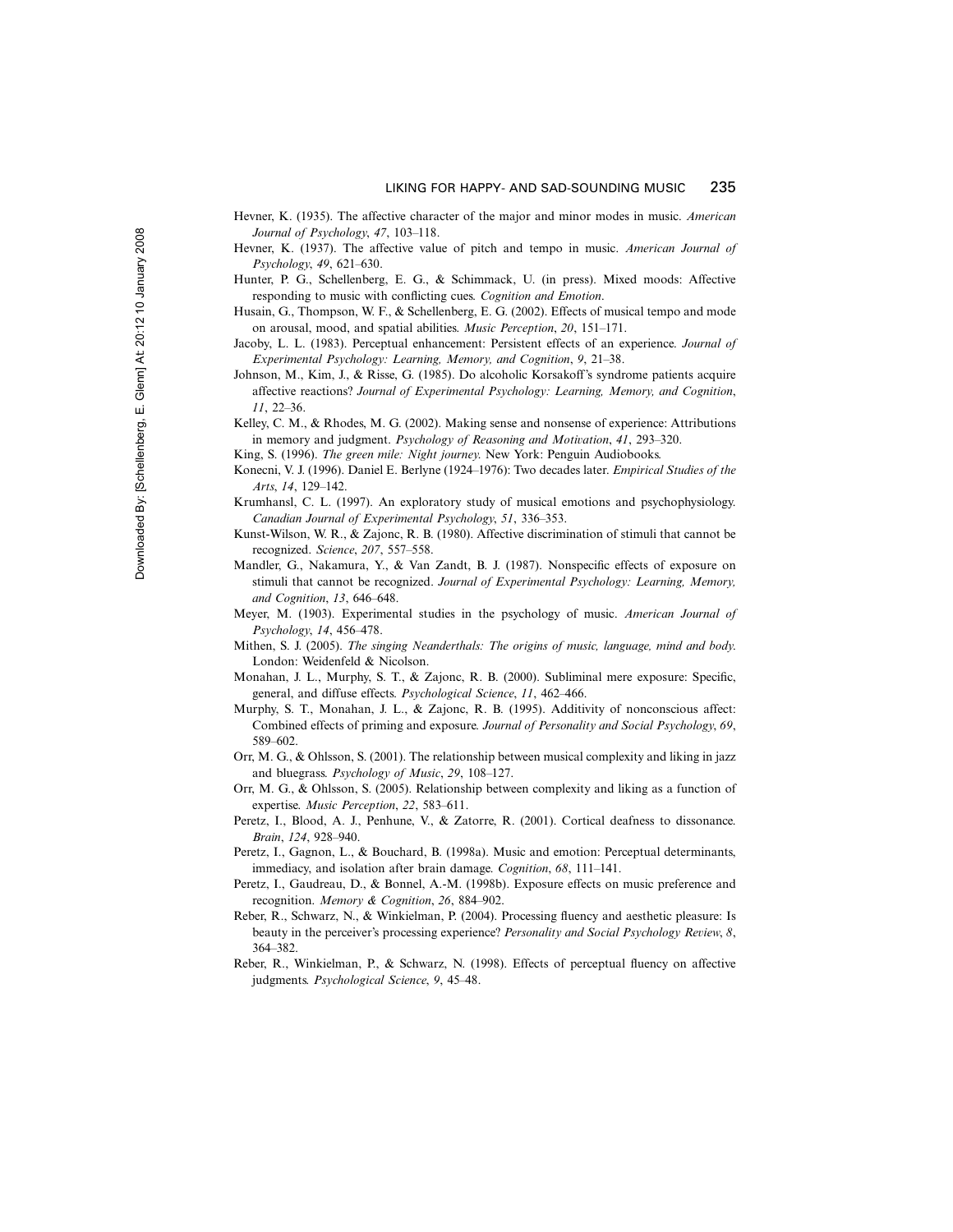- Rentfrow, P. J., & Gosling, S. D. (2003). The do re mi's of everyday life: The structure and personality correlates of music preferences. Journal of Personality and Social Psychology, 84, 1236-1256.
- Rentfrow, P. J., & Gosling, S. D. (2006). Message in a ballad: The role of music preferences in interpersonal perception. Psychological Science, 17, 236-242.
- Rigg, M. (1937). An experiment to determine how accurately college students can interpret intended meaning of musical compositions. Journal of Experimental Psychology, 21, 223-229

Rigg, M. (1939). What features of a musical phrase have emotional suggestiveness? Bulletin of the Oklahoma Agricultural and Mechanical College,  $36$ ,  $1-38$ .

Rigg, M. (1940). Speed as a determiner of musical mood. Journal of Experimental Psychology, 27, 566-571.

Schellenberg, E. G., Krysciak, A. M., & Campbell, R. J. (2000). Perceiving emotion in melody: Interactive effects of pitch and rhythm. Music Perception, 18, 155-171.

- Scherer, K. R., & Oshinsky, J. S. (1977). Cue utilization in emotion attribution from auditory stimuli. Motivation and Emotion, 1, 331-346.
- Schubert, E. (1996). Enjoyment of negative emotions in music: An associative network explanation. *Psychology of Music*, 24, 18-28.
- Seamon, J. G., Brody, N., & Kauff, D. M. (1983). Affective discrimination of stimuli that are not recognized: Effects of shadowing, masking, and cerebral laterality. Journal of Experimental Psychology: Learning, Memory, and Cognition, 9, 544-555.
- Seamon, J. G., Marsh, R. L., & Brody, N. (1984). Critical importance of exposure duration for affective discrimination of stimuli that are not recognized. Journal of Experimental Psychology: Learning, Memory, and Cognition, 10, 465-469.
- Seamon, J. G., Williams, P. C., Crowley, M. J., Kim, I. J., Langer, S. A., Orne, P. J., et al. (1995). The mere exposure effect is based on implicit memory: Effects of stimulus type, encoding conditions, and number of exposures on recognition and affect judgments. Journal of Experimental Psychology: Learning, Memory, and Cognition, 21, 711-721.
- Stang, D. J. (1974). Methodological factors in mere exposure research. Psychological Bulletin,  $81, 1014 - 1025.$
- Szpunar, K. K., Schellenberg, E. G., & Pliner, P. (2004). Liking and memory for musical stimuli as a function of exposure. Journal of Experimental Psychology: Learning, Memory, and Cognition, 30, 370-381.
- Tan, S.-L., Spackman, M. P., & Peaslee, C. L. (2006). The effects of repeated exposure on liking and judgments of musical unity of intact and patchwork compositions. Music Perception, 23, 407-421.
- Thompson, W. F., Balkwill, L.-L., & Vernescu, R. (2000). Expectancies generated by recent exposure to melodic sequences. Memory & Cognition, 28, 547-555.
- Thompson, W. F., Schellenberg, E. G., & Husain, G. (2001). Arousal, mood, and the Mozart effect. Psychological Science, 12, 248-251.
- Van den Burgh, O., & Vrana, S. R. (1998). Repetition and boredom in a perceptual fluency/ attributional model of affective judgements. Cognition and Emotion, 12, 533-553.
- Verveer, E., Barry, H., & Bousfield, W. (1933). Change in affectivity with repetition. American Journal of Psychology, 45, 130-134.
- Webster, G. D., & Weir, C. G. (2005). Perceptions of emotion in music: Interactive effects of mode, texture, and tempo. Motivation and Emotion, 29, 19-39.
- Whittlesea, B. W. A., & Williams, L. D. (1998). Why do strangers feel familiar, but friends don't? A discrepancy-attribution account of feelings of familiarity. Acta Psychologica, 98, 141–165.
- Whittlesea, B. W. A., & Williams, L. D. (2000). The source of feelings of familiarity: The discrepancy-attribution hypothesis. Journal of Experimental Psychology: Learning, Memory, and Cognition, 26, 547-565.